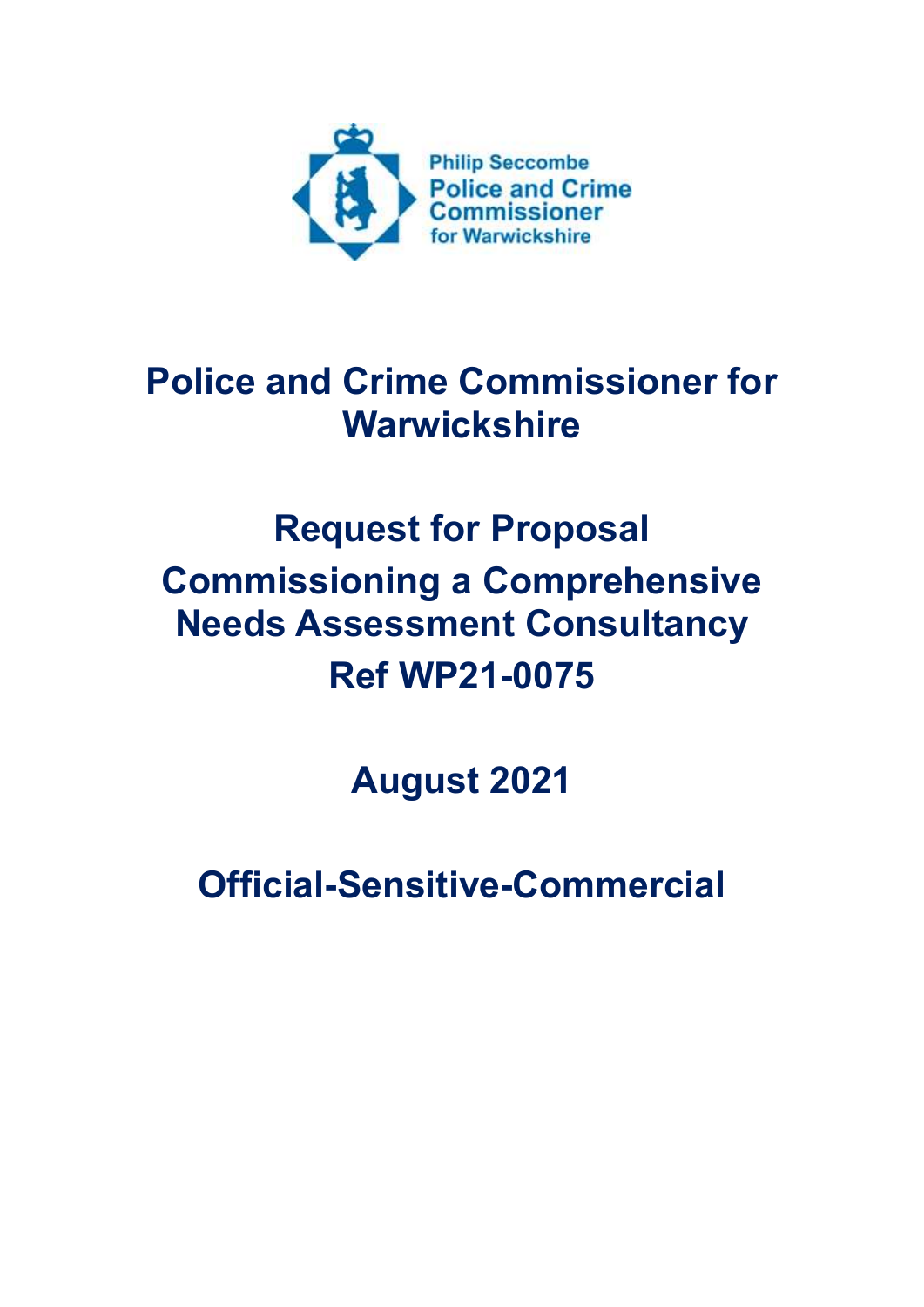

# **Contents**

| 1              |                   |                                                               |  |  |  |
|----------------|-------------------|---------------------------------------------------------------|--|--|--|
|                | 1.1               |                                                               |  |  |  |
|                | 1.2               |                                                               |  |  |  |
| 2              |                   |                                                               |  |  |  |
| 3              |                   |                                                               |  |  |  |
|                | 3.1               |                                                               |  |  |  |
|                | 3.2               |                                                               |  |  |  |
|                | 3.3               |                                                               |  |  |  |
|                | 3.4               |                                                               |  |  |  |
|                | 3.5               |                                                               |  |  |  |
|                | 3.6               |                                                               |  |  |  |
|                | 3.7               |                                                               |  |  |  |
|                | 3.8               |                                                               |  |  |  |
| 4              |                   |                                                               |  |  |  |
| 5              |                   |                                                               |  |  |  |
|                | 5.1               |                                                               |  |  |  |
|                | 5.2               |                                                               |  |  |  |
|                | 5.3               |                                                               |  |  |  |
|                | 5.4               |                                                               |  |  |  |
|                | 5.5               |                                                               |  |  |  |
|                | 5.6               |                                                               |  |  |  |
|                | 5.7               | Refugees and those who have a questionable immigration status |  |  |  |
|                |                   |                                                               |  |  |  |
|                | 5.8               | Black Asian and Minority Ethnic (BAME) Victims of Crime  16   |  |  |  |
|                | 5.9               |                                                               |  |  |  |
| 6              |                   |                                                               |  |  |  |
| $\overline{7}$ |                   |                                                               |  |  |  |
| 8              |                   |                                                               |  |  |  |
| 9              |                   |                                                               |  |  |  |
| 10             |                   |                                                               |  |  |  |
| 11             |                   |                                                               |  |  |  |
|                | <b>Appendices</b> |                                                               |  |  |  |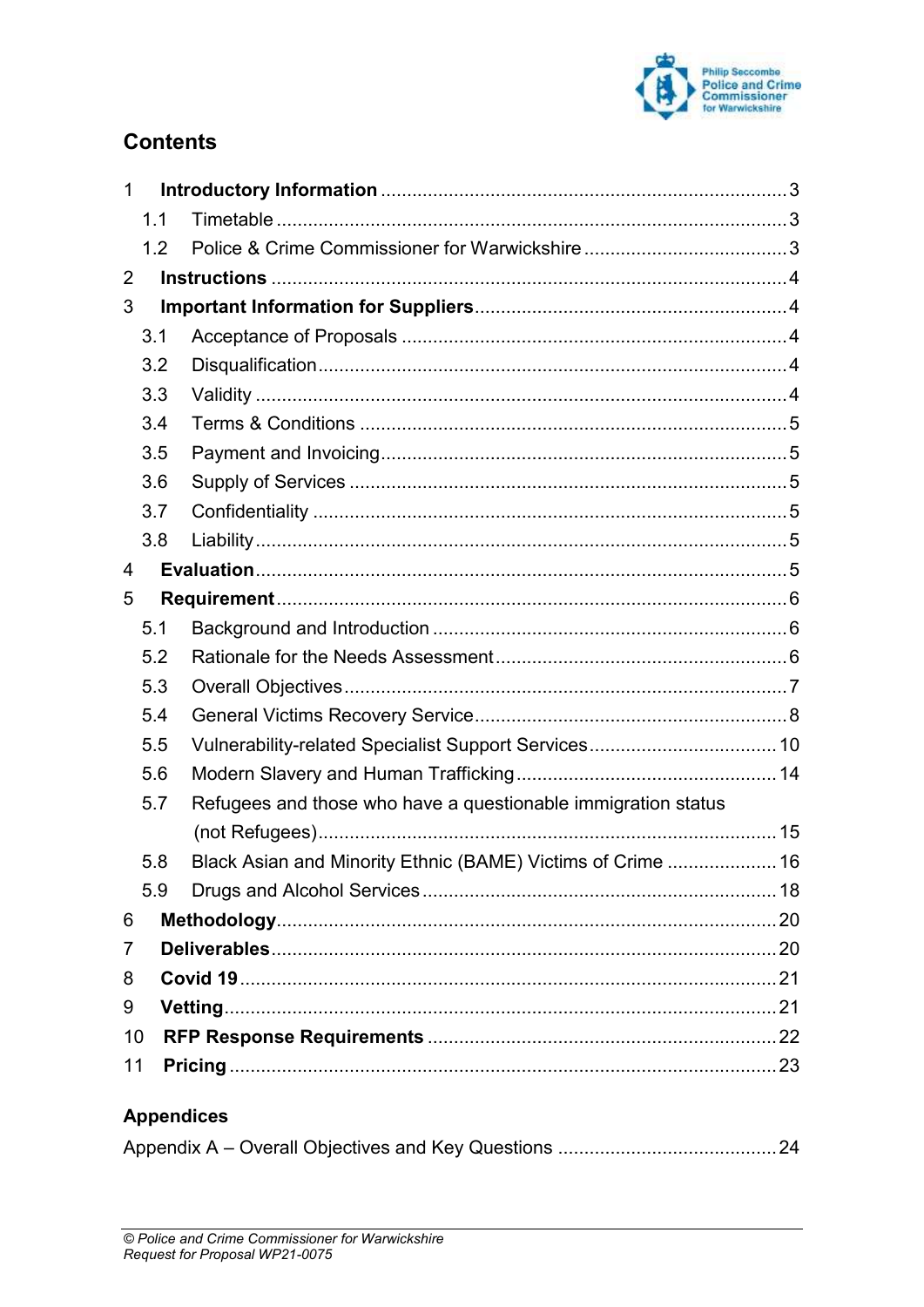

# <span id="page-2-0"></span>**1 Introductory Information**

The Police & Crime Commissioner for Warwickshire (The Authority) invites you to provide a proposal for the provision of Commissioning a Comprehensive Needs Assessment Consultancy. **Please see Section 5 Requirement for more details**.

This is a Request for Proposal (RFP) requiring the submission of proposal, pricing information and assurance information.

The point of contact for this RFP is: Precious Williamson- [precious.williamson@warwickshire.pnn.police.uk](mailto:precious.williamson@warwickshire.pnn.police.uk)

# <span id="page-2-1"></span>**1.1 Timetable**

The key timescales for this RFP are outlined below (may be subject to change):

| <b>Process Stage</b>            | <b>Timescale</b>                                              |
|---------------------------------|---------------------------------------------------------------|
| <b>Issue RFP</b>                | 26 <sup>th</sup> August 2021                                  |
| <b>Deadline for Submissions</b> | 27th September 2021                                           |
| Evaluation                      | 30th September 2021                                           |
| <b>Award Decision</b>           | 4 <sup>th</sup> October 2021                                  |
| <b>Contract Commencement</b>    | 11 <sup>th</sup> October 2021-11 <sup>th</sup> February, 2021 |

# <span id="page-2-2"></span>**1.2 Police & Crime Commissioner for Warwickshire**

Philip Seccombe was first elected as the Warwickshire Police and Crime Commissioner (PCC) in 2016 and re-elected for a second term in May 2021.

The PCC's priorities are to maximise the numbers of police officers serving the county, while also ensuring victims and witnesses are at the heart of the criminal justice system. The PCC has pledged to deliver a balanced budget, ensuring policing is well-funded but also delivers value for taxpayers and does not spend more than it receives.

Through the [Police and Crime Plan](https://www.warwickshire-pcc.gov.uk/police-and-crime-plan/) the PCC seeks to ensure that partnerships are effective and provide protection and support for the most vulnerable in our society. This plan works alongside the Warwickshire Community Safety Agreement to achieve this and ensure that public monies are targeted to encourage organisations to deliver outstanding services, especially to the victims of crime.

More information about the PCC may be found at: [https://www.warwickshire](https://www.warwickshire-pcc.gov.uk/)[pcc.gov.uk/](https://www.warwickshire-pcc.gov.uk/)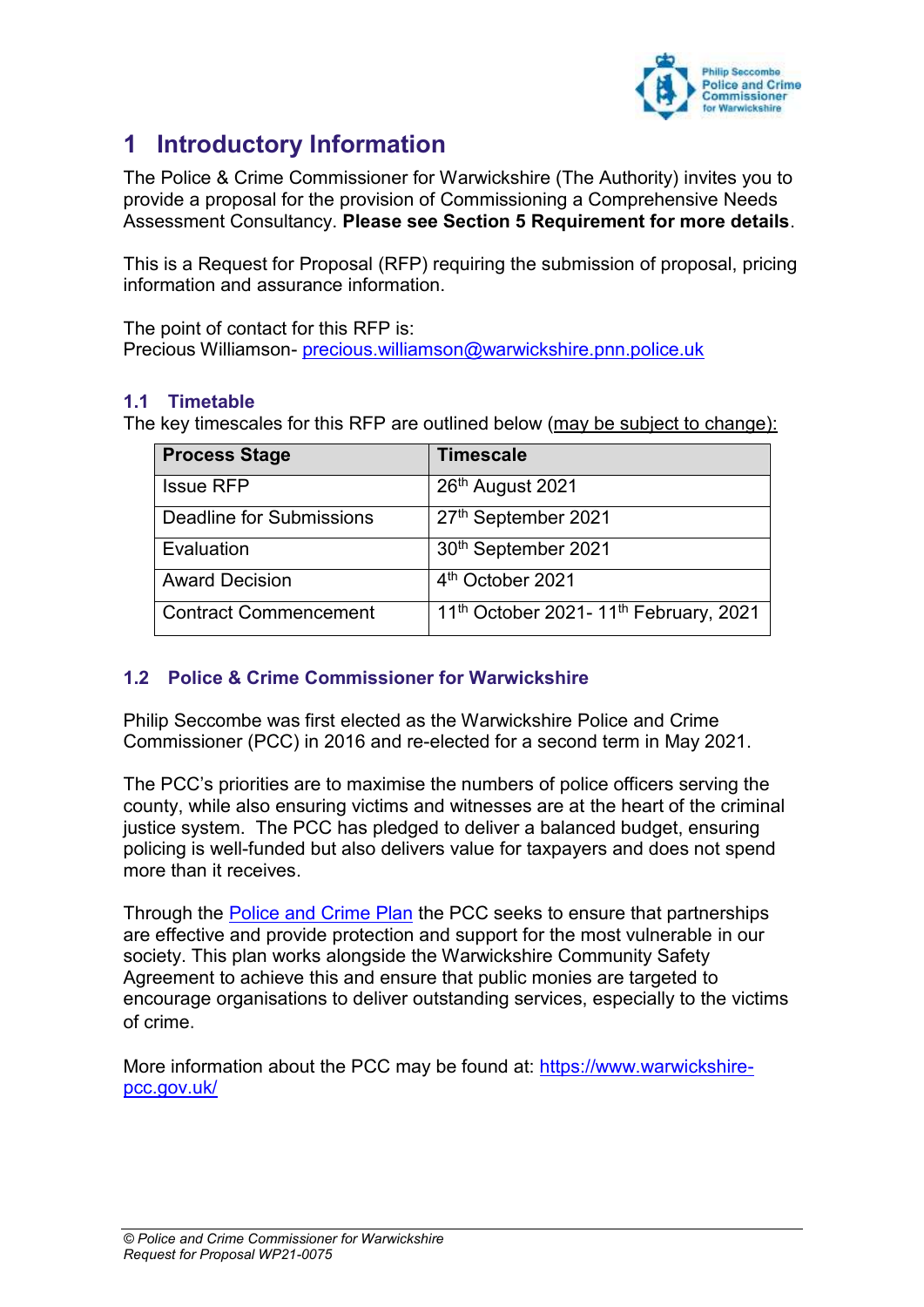

# <span id="page-3-0"></span>**2 Instructions**

### The RFP submission deadline is **27 th September, 2021 at Midday**

Your response shall include:

- Proposal (See RFP Requirements)
- Pricing
- Completed Supplier Assurance Questionnaire

You must submit one electronic copy of all documents via email to: [precious.williamson@warwickshire.pnn.police.uk](mailto:precious.williamson@warwickshire.pnn.police.uk)

# <span id="page-3-1"></span>**3 Important Information for Suppliers**

# <span id="page-3-2"></span>**3.1 Acceptance of Proposals**

The Authority reserves the right to discontinue or vary this process at any time by written notice to Suppliers. The Authority will not be liable for any costs incurred at any stage of the process.

The acknowledgement of receipt of any submitted proposal shall not constitute any actual or implied agreement between the Authority and the Supplier. Nor does the Authority undertake to accept the lowest, or part, or all, of any quote.

The Authority reserves the right to seek clarification from suppliers if required, upon receipt of quotes.

# <span id="page-3-3"></span>**3.2 Disqualification**

The Authority reserves the right to reject a Supplier:

- Where the quote is submitted late, is completed incorrectly, or is incomplete.
- Who is guilty of serious misrepresentation in relation to its application and/or the process or where there is a change in identity, control, financial standing or other factor impacting on the selection process affecting the Supplier.
- Who attempts to inappropriately influence this RFP Process; or collude in any other way.

# <span id="page-3-4"></span>**3.3 Validity**

Proposal and pricing shall be valid for a minimum of 3 (three) calendar months from the closing date for the submissions.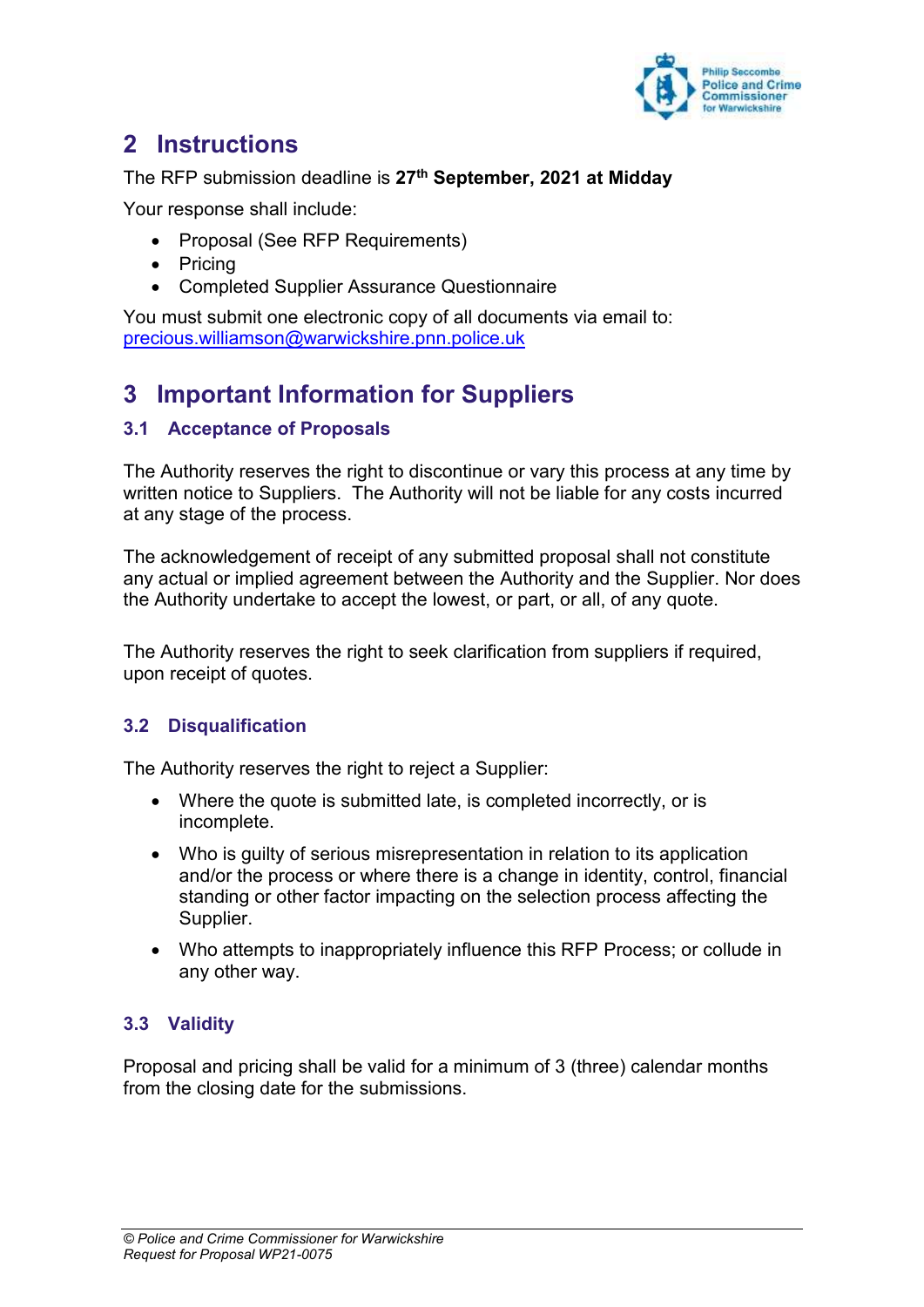

# <span id="page-4-0"></span>**3.4 Terms & Conditions**

The Terms and Conditions of contract shall be Standard Terms and Conditions for Goods and Services.

### <span id="page-4-1"></span>**3.5 Payment and Invoicing**

The Authority will pay correctly addressed and undisputed invoices within 30 days in accordance with the requirements of the Contract. General requirements for an invoice include:

- A description of the good/services supplied is included.
- A valid Purchase Order number
- It must addressed to [accountspayable@warwickshire.pnn.police.uk](mailto:accountspayable@warwickshire.pnn.police.uk)

#### <span id="page-4-2"></span>**3.6 Supply of Services**

The Authority will reserve the right to purchase additional Goods and / or Services in accordance with the Terms and Conditions, and on the basis of discount structures stated in the Supplier's Proposal, or subsequently stated in the Contract(s) awarded. Such purchases shall be entirely at the discretion of the Authority and may be of any value, provided that the purchases are undertaken before the expiry date stated in the Contract.

# <span id="page-4-3"></span>**3.7 Confidentiality**

The contents of this RFP and of any other documentation sent to you in respect of this process are provided on the basis that they remain the property of the Authority and must be treated as confidential.

#### <span id="page-4-4"></span>**3.8 Liability**

This RFP has been issued in good faith. No warranty is given as to the accuracy or completeness of the information contained in it and any liability or any inaccuracy or incompleteness is therefore expressly disclaimed by the Authority and its advisers.

# <span id="page-4-5"></span>**4 Evaluation**

Quotes will be evaluated with due regard to the principle of 'Value for Money' balancing both cost and quality considerations.

The Authority will award the contract to the most economically advantageous quote based on:

Cost: 35%

Proposal: 65%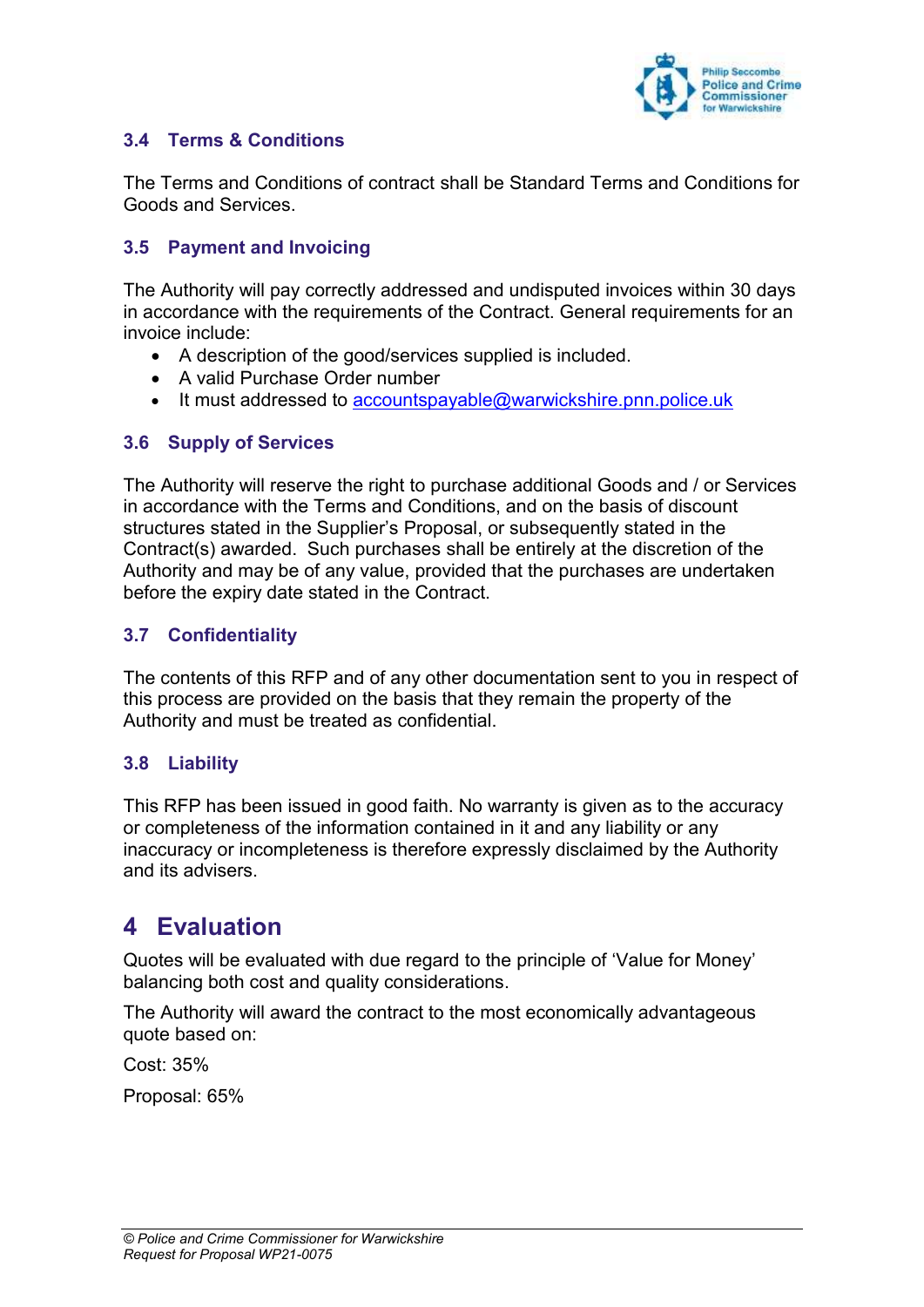

# <span id="page-5-0"></span>**5 Requirement**

# <span id="page-5-1"></span>**5.1 Background and Introduction**

The strategic landscape in relation to the provision of services for victims and survivors has been changing since the commissioning of victims services in 2018. Currently, commissioned services include:

- 1. General Victims Recovery Service **These contracts are 3+1+1** 2. Sexual Abuse and Violence Recovery Service **and run to 31st March 2022** 3. Children Sexual Exploitation Recovery Service **with an option to extend to 31st March 2024**
- 4. Adults CJS Drug and Alcohol Abuse Service **These contracts are 2+1+1**
- 5. Child CJS Drug and Alcohol Abuse Service **and run to 31st March 2022**

**with an option to extend to 31st March 2023** 

As currently commissioned services are nearing the end of contract or are at the point of consideration for extension, the PCC intends to commission a comprehensive needs assessment to inform its decisions, resource allocation and service design over the next 3-5 years. With regards to scope, this particular needs assessment does not need to take account of victims and survivors of SARC-related sexual assault services commissioned with the NHS and road traffic victims. Those demand separate needs assessment exercises.

Following research, interviews and consultation, a report containing findings will be published in December 2021. The findings of this wider review will be expected to set out top priority areas for the PCC's consideration in the next commissioning round to ensure a comprehensive value for money service provision is put in place to meet the ever changing needs of each victims by matching the solution to their needs rather than to fit the solutions available.

# <span id="page-5-2"></span>**5.2 Rationale for the Needs Assessment**

Some years have passed since the original needs assessment and it is important to ensure services are commissioned according to the right needs. The purpose of the assessment is to examine the needs of victims and survivors and assess whether existing provision meet those needs. It also seeks to anticipate areas of emerging and growing needs in relation to the evolving environment. Additionally, the intent and goal of this assessment is to ensure that services are responsive and equitably meet the needs of crime victims throughout the county and across all victim groups and populations.

As part of this remit, the assessment will also review whether the provisions and services that have been put in place since 2018 are still meeting those needs efficiently and effectively. However, there is a real danger in the assumption that a new needs assessment and new commissioning process is simply about renewing what is already in place. Rather, this project will examine complex and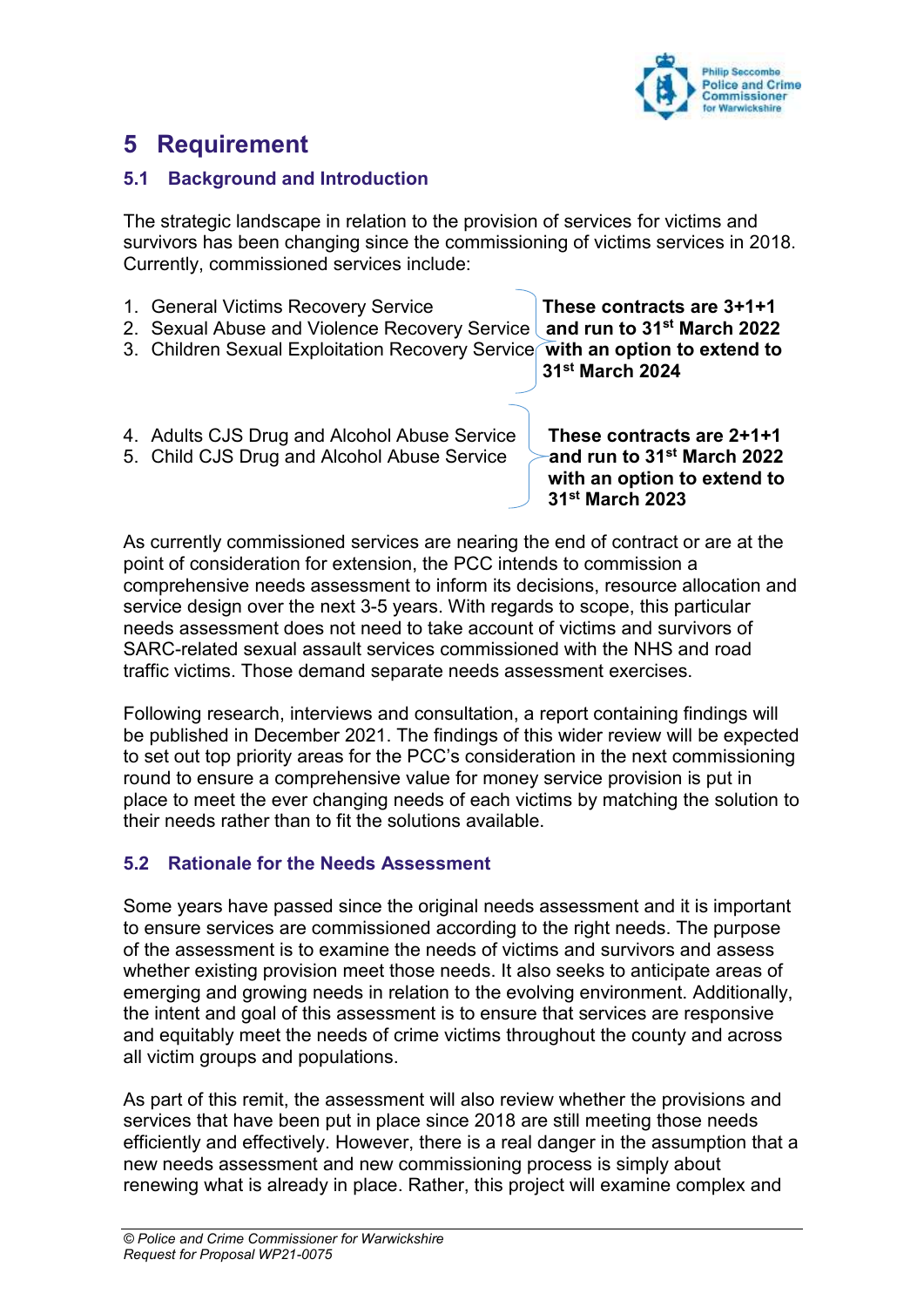

inter-connected/crosscutting areas of need, outline what the needs are, which needs are unmet and why, how needs have changed and what are the gaps or constraints of meeting needs and identify how commissioned services have or have not adapted to those changes.

The emphasis will be placed on the overarching and broad service provision that aligns with the Police and Crime Plan (currently under review) and the 2021 OPCC Commissioning Strategy. The assessment is also expected to offer an insight into what the Office of the Police and Crime Commissioner (OPCC) has learnt over the period of current contracts (i.e. what does the trend data tells us) and how commissioned services may have changed, for example, as a result of the Covid19 pandemic.

# <span id="page-6-0"></span>**5.3 Overall Objectives**

The needs assessment will seek to understand the following:

#### **Types of need**

- Understand the types of crime and the changing patterns of victimisation and vulnerability
- Understand the scale and prevalence of victimisation not just the numbers and typology of victims but disaggregate different categories (for example, gender, age, minority, groups, vulnerability and geographical location)
- Identify the types of services crime victims currently receive and assess the effectiveness and efficiency of such services.

This should take into consideration the definition and categories outlined in Section 5.5.1

Where possible the assessment will identify victim's needs from the perspective of those with the need (victims and survivors) and those with specialist knowledge (service providers).

#### **Current and future needs**

- Outline current and future need to inform the next commissioning cycle and development of service specifications.
	- Are the right needs being met and which of these needs require intervention
		- $\circ$  Identify new needs related to changing demographics or populations (ethnic minorities victims with disabilities, LGBTQ, **vulnerabilityrelated Specialist Support Services**, drug and alcohol interventions etc.) and how commissioned services have or have not adapted to those changes.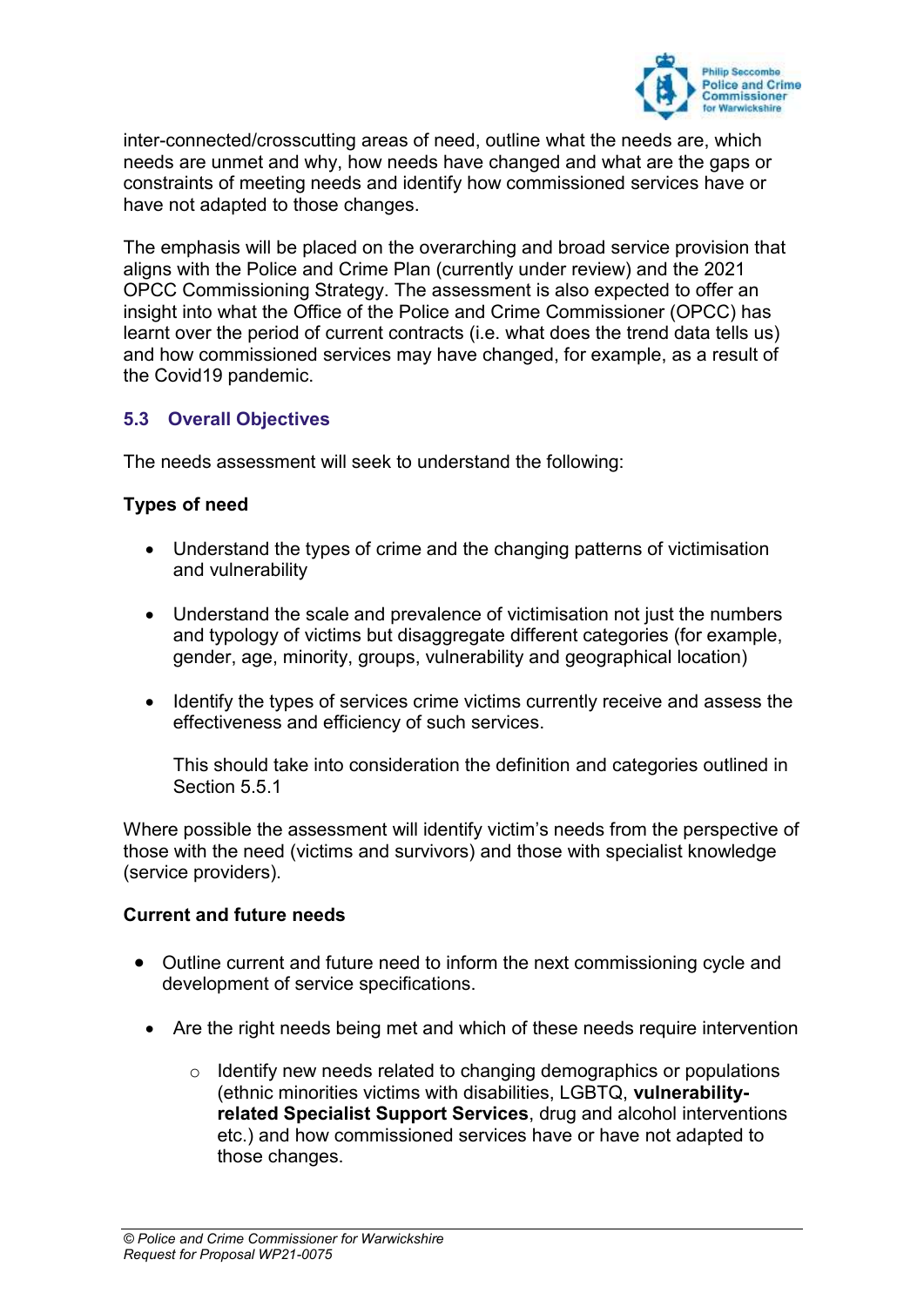

- o Assess which demographic groups and types of victim are underserved (e.g. disabled crime victims, older crime victims, minorities and immigrants, LGBTQ victims and younger crime victims)
- o Identify gaps and constraints in available resources and barriers to accessing service among populations considered to have specific needs
- o Are there any missed opportunities or areas for improvement and identify areas of increasing or decreasing level of need
- Consider the implications for a comprehensive service (e.g. a holistic approach) to ensure services are responsive to changing need, priority, resources or legislation

#### **Commissioning Intentions**

- What the future of commissioning should look like in the next 3-5 years
	- o Outline appropriate commissioning approaches and propose key priorities for consideration as to what services should be purchased service to make best use of available resources and increase the PCC's response to victims and survivors.
	- $\circ$  Identify opportunities for collaboration with statutory partners and other agencies to establish proper linkages and intervention to address needs of victims

#### **Key Performance Indicators**

• Identify key performance indicators for commissioned services. This will form the basis of the monitoring and evaluation of interventions commissioned.

#### **Summary of Research Questions**

The research questions-including the themes and topics set out in this brief are summarised in **Appendix A.**

# <span id="page-7-0"></span>**5.4 General Victims Recovery Service**

Section 9 of the Police Reform and Social Responsibility Act 2011 provides Police and Crime Commissioners with the powers to award crime and disorder grants to any organisations and projects which, in the opinion of the PCC, will secure, or contribute to securing, crime and disorder reduction in the police area. In addition, Section 143 of the Anti-social Behaviour, Crime and Policing Act 2014 provides Police and Crime Commissioners with powers to provide or commission services.

Within the meaning of this section, a PCC may provide or arrange for the provision of: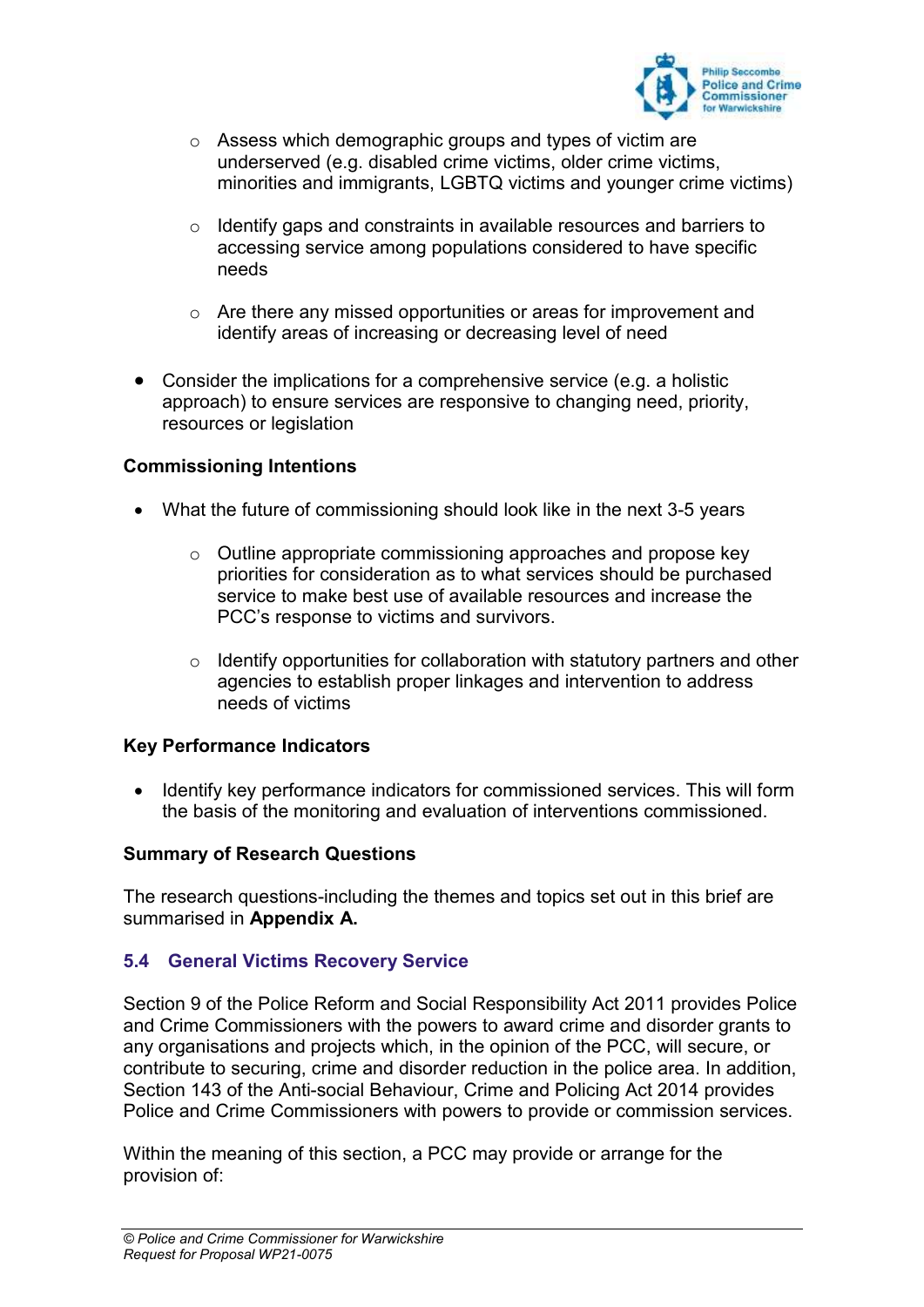

- a) services that in the opinion of the PCC will secure, or contribute to securing, crime and disorder reduction in the PCC's area
- b) services that are intended by the PCC to help victims or witnesses of, or other persons affected by, offences and anti-social behaviour
- c) services of a description specified in an order made by the Secretary of State.

A PCC arranging for the provision of services under this section may make grants in connection with the arrangements. A grant may be subject to any conditions (including conditions as to repayment) that the PCC thinks appropriate. For the purposes of the legislative provision "anti-social behaviour" means behaviour by a person that causes or is likely to cause harassment, alarm or distress to one or more other persons not of the same household as that person; "crime and disorder reduction" means reduction in levels of:

- a) crime and disorder (including anti-social behaviour and other behaviour adversely affecting the local environment),
- b) the misuse of drugs, alcohol and other substances, and
- c) re-offending.

# **Victims are a priority for the Warwickshire PCC and Warwickshire Police**

"*Putting victims and survivors first*" is one of the four objectives in the current Warwickshire Police and Crime Plan 2016 – 2021 (link here).

Warwickshire Police's Strategy 'Fit for the Future' 2020-25 sets out how the force will deliver on its enduring vision to protect people from harm over the next five years alongside the Police and Crime Plan. This is supported by its overriding vision, 'to be great at protecting the most vulnerable'.

# **5.4.1 Current Commissioned Services**

Since 2018, the PCC has commissioned Victim Support to deliver support to victims of crime in Warwickshire. Its contract with the OPCC is due to end on 31 March 2022 with an option to extend yearly for a further 2 years. This service has concentrated on general victim recovery services including:

- Victims' Hub Provision
- Emotional Support Services
- Restorative Justice service

As the PCC prepares for the new commissioning cycle, it is critical to reflect on the changes taking placing in policing and criminal justice such as the Victims Commissioning. Ultimately this demands a more holistic analysis to understand the needs of victims and survivors in order to ensure the effective use and reach of the victims funding provided.

# **5.4.2 What are the key questions it should answer?**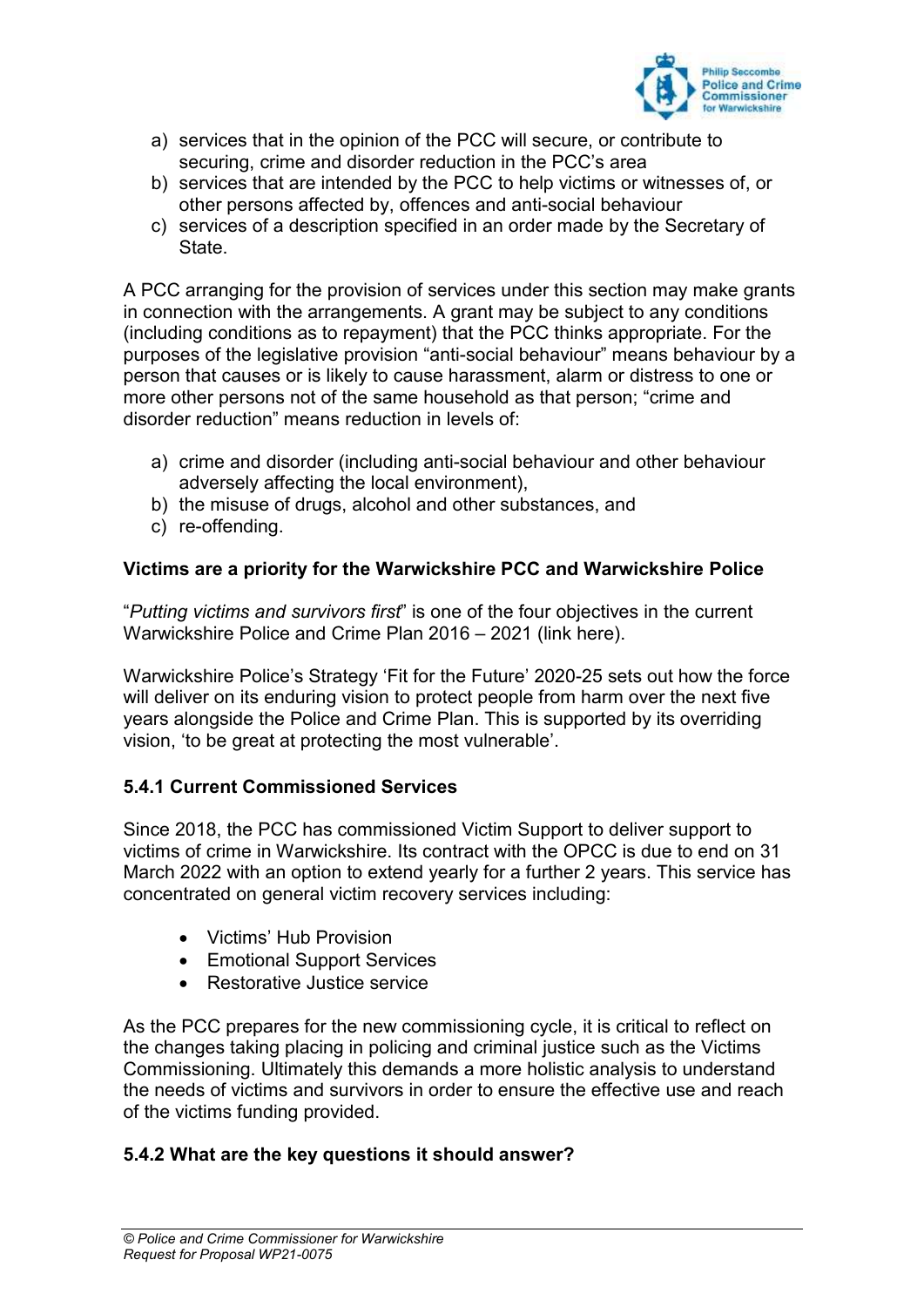

- Understand the level and type of crimes
	- $\circ$  Identify whether the focus should still be on priority crime groups burglary, violence, hate, cyber, fraud, ASB where a crime is reported or on the evolving landscape and address digital enabled crime e.g. abuse/bullying on social media through to sexting, blackmail (revenge porn) and extortion
	- $\circ$  To what extent is service provision keeping pace with the changing nature of crime and crimes being reported
- Identify who victims are (i.e. is the risk based approach still relevant and should service provision continue to target vulnerability)
- Identify what victims support needs are and whether current provision is reaching them;
- To evaluate the efficacy and efficiency of the integrated approach with policing via the harm hub and identify strengths/weakness and areas for development are needed
- Why do some victims and survivors not report crimes?
- Explore why some victims do not reach out for support and why a greater proportion of victims decline support and how this compares regionally and nationally

Additionally the assessment needs to understand the issues which are important to victims and survivors and identify what is needed to help victims and survivors to cope and recover from the criminal experience preventing repeat victimisation. This means the process of cope and recovery needs to be fully understood including exploring therapeutic and emotional support in order to ensure service provision is able to meet the needs of victims. More importantly, the voice of the victims and survivors should be at the core of this analysis and subsequent service design and provision.

# <span id="page-9-0"></span>**5.5 Vulnerability-related Specialist Support Services**

#### **5.5.1 What are vulnerability-related crimes?**

The term 'vulnerability' arises out of and is a progression beyond those crime types that have historically been aggregated under the banner of 'public protection' by police forces. There is a strong connection to 'safeguarding' and indeed, post-alliance.

This is demonstrated by Warwickshire Police having invested in a Detective Superintendent – Head of Vulnerability & Safeguarding and having provided additional specialist resources (e.g. Child Abuse, Trafficking and Exploitation (CATE) Team, Missing Persons Team) supported by funding from the PCC. The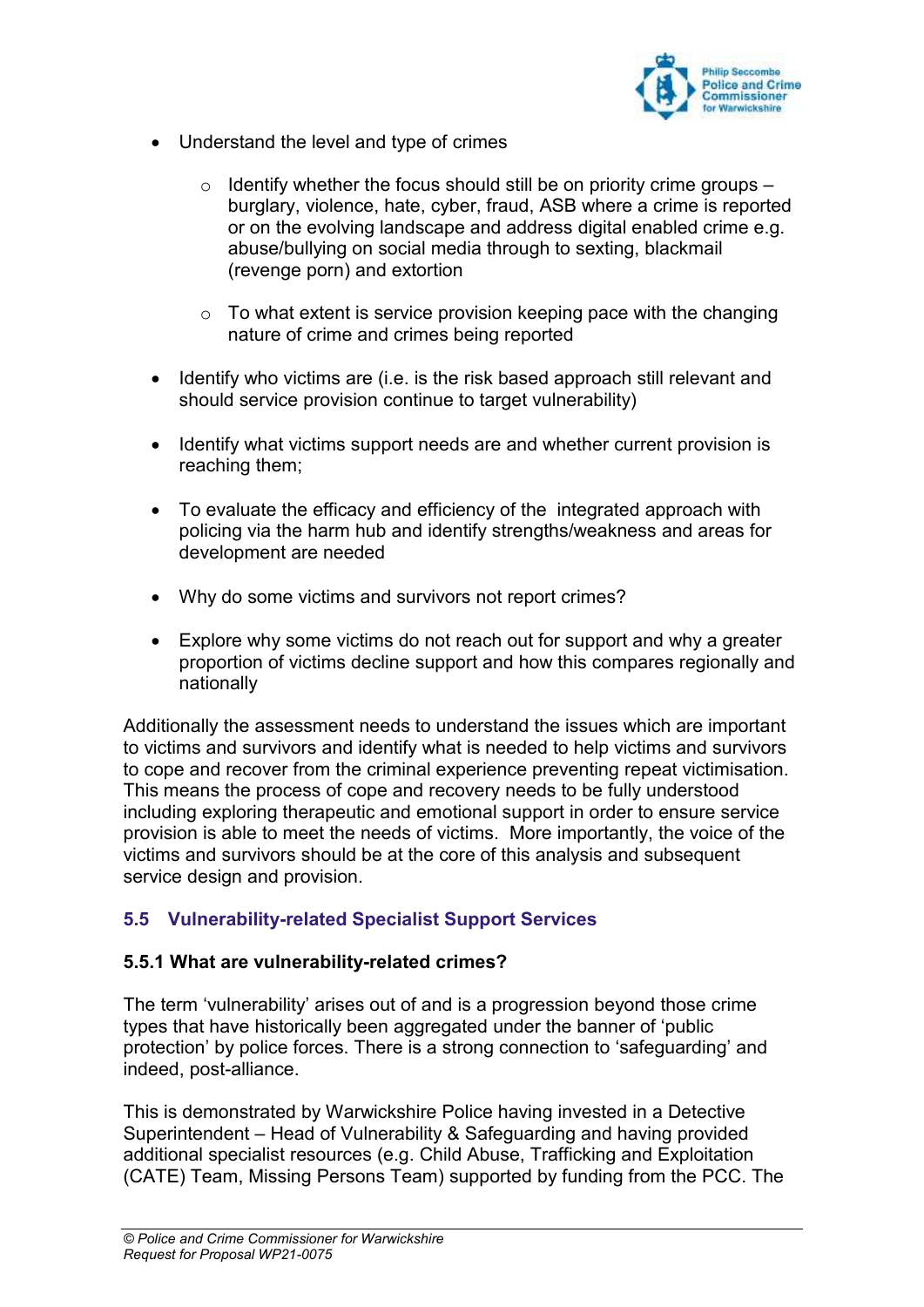

NPCC National Vulnerability Action Plan (NVAP) uses the following THRIVE (Threat Harm Risk Investigation Vulnerability Engagement) definition of vulnerability;

*'A person is vulnerable if, as a result of their situation or circumstances, they are unable to take care of or protect themselves or others from harm or exploitation. It is extrinsic (situational) factors acting with intrinsic (personal) factors that can make someone suffer or be at risk of harm'*

The NPCC is working towards this definition but recognises the challenges this presents from a strategic perspective. However, whilst different police forces may have a variety of arrangements and approaches, in broad terms it is helpful to consider the following categories as relating directly or indirectly to vulnerability:

- Adult Safeguarding/Adults at Risk (including Elder Abuse)
- Child Abuse and Exploitation
- County Lines
- Criminal Exploitation
- Domestic Violence & Abuse
- Harmful Practices (Akaka HBV, FM, FGM)
- Hate Crime
- Mental Health
- Management of Sexual Offenders and Violent Offenders (MOSOVO)
- Missing and Absent Persons
- Modern Slavery & Human Trafficking **(see also section 5.6)**
- Multiagency Safeguarding Hubs (MASH)
- Online Sexual Exploitation
- Prostitution & Sex Working
- Rape and Serious Sexual Offences
- Refugee and Immigration Abuse & Exploitation
- Sexual Assault Referral Centres (SARC)
- Stalking & Harassment
- Vulnerability to Radicalisation

#### **5.5.2 Current Commissioned Services**

As a result of the previous PCC Victim's Needs Assessment in 2018, the following vulnerability-related specialist services were commissioned in addition to general victim's service:

- Sexual Assault & Violence (SAV) Recovery Service, providing ISVA, CHISVA and Counselling support to adults and children
- Child Sexual Exploitation (CSE) Recovery Service

The above two 'lots' were awarded to a joint bid from Barnardos and RoSA, with Barnardos leading on the CSE service and RoSA the SAV service.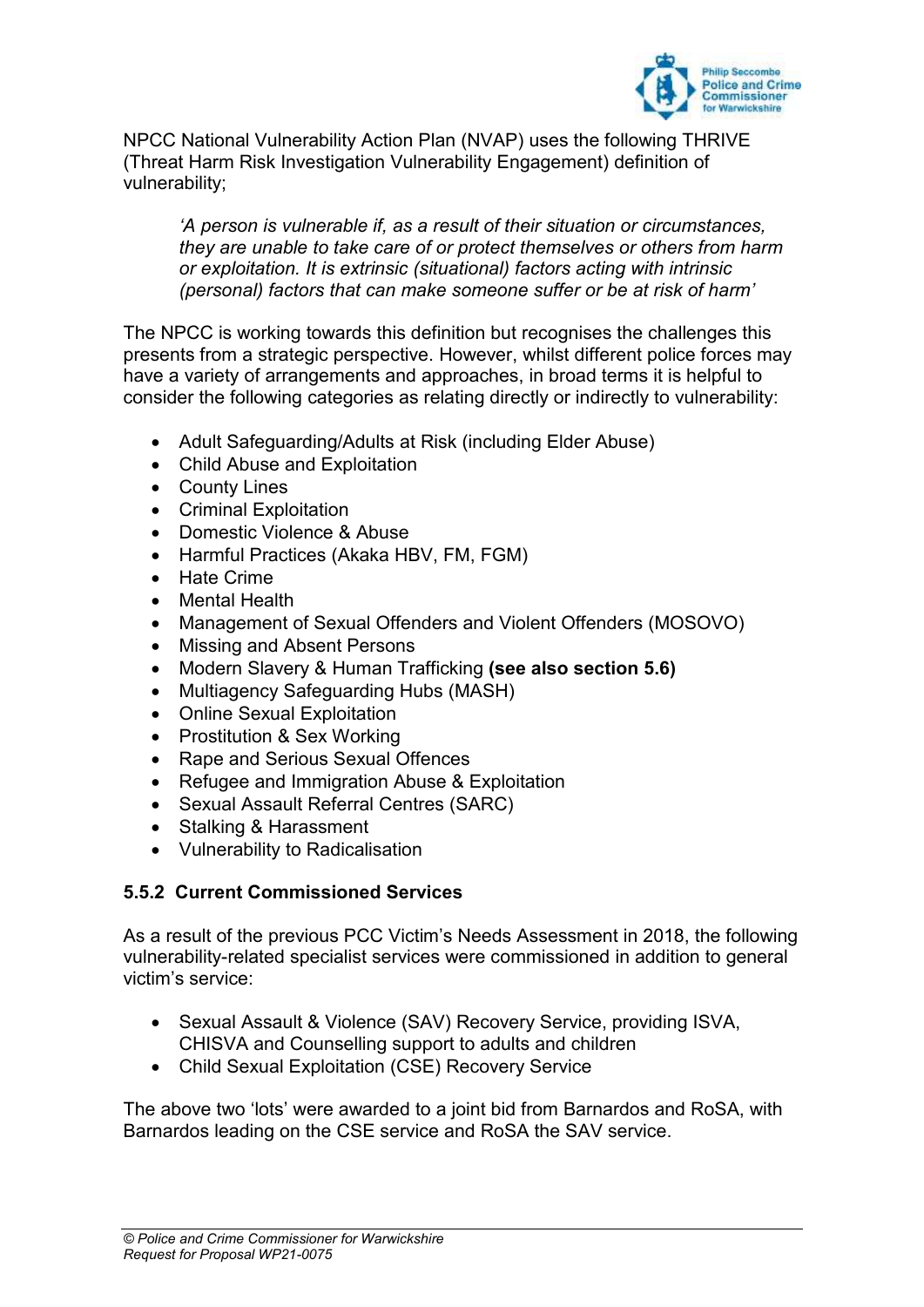

It should be noted that separately, as part of wider co-commissioning arrangements, the PCC also co-commissioned the following services, which for the purposes of this assessment are excluded from consideration;

Domestic Abuse accommodation and community-based support service

- Sexual Assault Referral Centre (SARC) for Adults
- Sexual Assault Referral Service (SARS) for Children & Young Persons (CYP)

# **5.5.3 Challenges**

In the three years since the last Needs Assessment, considerable progress has continued to be made by Law Enforcement, Criminal Justice and Community Safety partners in their understanding of and approach to vulnerability-related crimes. It is now not at all unusual to hear the following being discussed:

- Trauma-informed
- Adverse Child Experiences
- Coercive-control model
- Public Health approaches
- See past the obvious
- Professional curiosity
- Criminality exploitation

Yet despite this progress, these factors are not well embedded in the provision of services to victims of vulnerability crime. To a degree this is understandable. This is a fast-developing area of work which, along with the time it takes to commission services and the somewhat restrictive nature of the contracts, can sometimes lead to the provision of specialist support that is quickly out of date.

The clear example here is in relation to Child Sexual Exploitation (CSE). It wasn't until around 2012 that forces and partners started to properly address the requirements in relation to this horrific crime, despite the fact that it had been evident for some considerable time.

Some initial collaborations were made with the third-sector to provide CSE victims with support, and some annual grant funding provided, but it wasn't until the commissioning process of 2018/2019 that a properly contracted service was put in place. Three short years later (almost a decade from 2012) and the understanding of CSE has moved on considerably. CSE is now recognised as one of a range of connected and over-lapping child vulnerability crimes that fall under a wider and broader understanding of '**Child Exploitation**', including;

- Online Exploitation People who use the internet to groom and exploit children and young people via social media and gaming sites
- Child Sexual Exploitation When a young person is encouraged, or forced, to take part in sexual activity in exchange for something
- Criminal Exploitation when someone is manipulated to commit crimes such as shoplifting, drug dealing and pickpocketing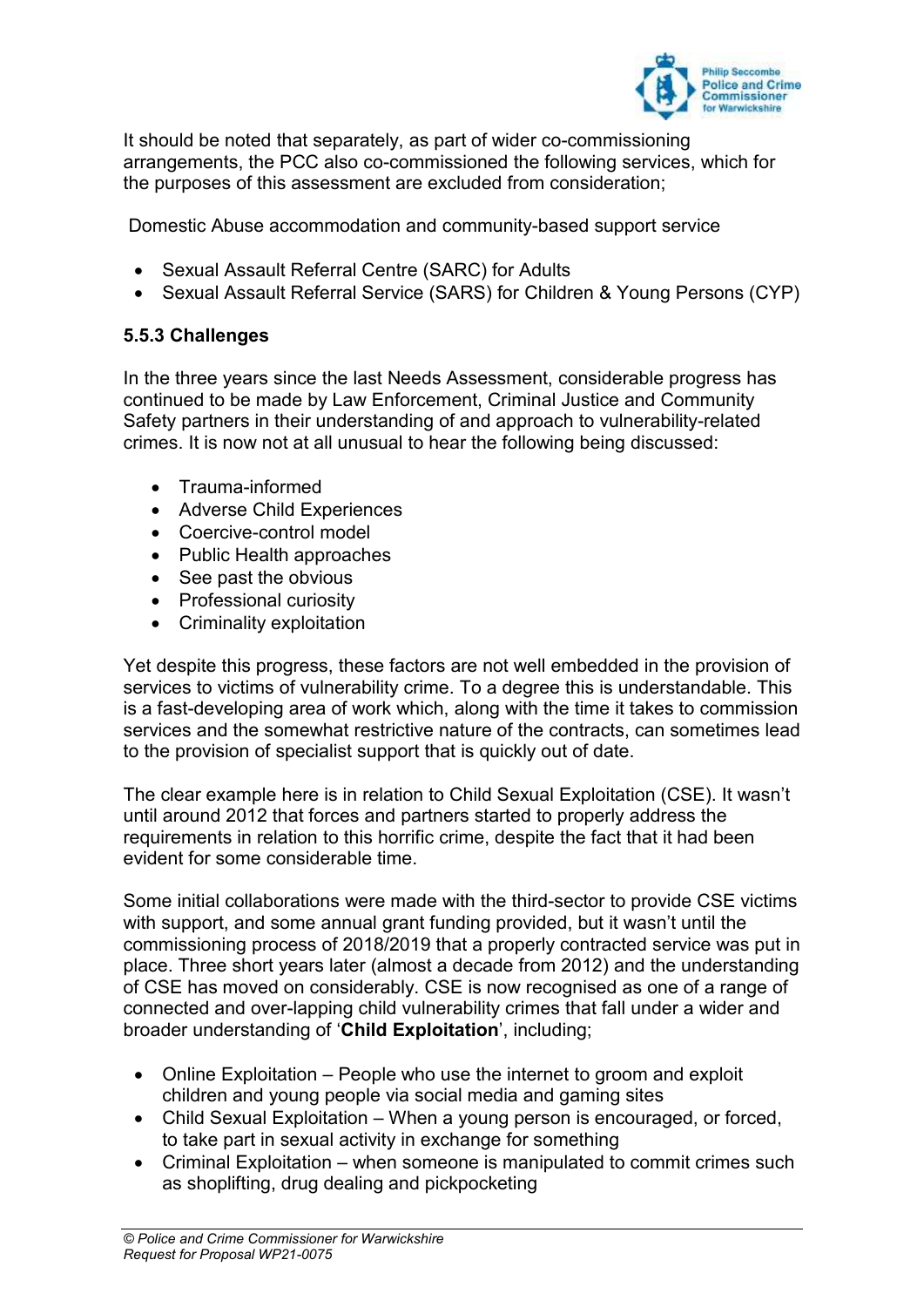

- County Lines Organised crimes where criminals, often based in urban areas, pressurise vulnerable young people to transport, store and sell drugs into other towns
- Opportunistic This type of exploitation can happen very quickly. Children can be offered accommodation, money, lifts, drugs, alcohol etc in exchange for sexual activity
- Peer Exploitation This may happen with a group of friends. It can often happen quite publicly and images and videos are often circulated around school
- Organised Exploitation When a group of offenders work together to force children to have sex with multiple adults
- $\bullet$  Human Trafficking A form of modern slavery the movement of people by force, fraud and deception with the aim of exploiting them
- Labour Exploitation When people are forced to work for little or no pay and are often threatened with punishment
- Domestic Servitude Someone who works within their employer's home but their freedom is restricted, often working long hours for little pay
- Child Sexual Abuse When a child is enticed or forced to take part in sexual activities

It is now Child Exploitation (and CSE within that), which needs the provision of support.

More broadly, the offer from specialist support services was brought to the fore as a result of the COVID-19 pandemic. Services themselves performed admirably in changing their delivery models to cope, but it did expose a weakness in provision that relied too heavily on only one contracted approach. However, through this adversity the opportunity was seized upon to actually connect with victims and support them in better ways that worked for them. This progress must not be lost.

In addition, the public outcry in relation to Law Enforcement interaction with Black, Asian and Minority Ethnic communities has exposed weaknesses in the provision of targeted and tailored support services for victims of crime from those same communities

# **5.5.4 What are the questions it should answer**

Within the vulnerability-related specialist support services, there are some very specific gaps in provision that we already know from national and local development, need to be quantified and considered:

- Child Exploitation (incorporating CSE)
- Criminal Exploitation of vulnerable adults (adults at risk)
- Services to victims of Modern Slavery and Human Trafficking
- Services to victims who are Refugees
- Services to victims who have a questionable immigration status (not Refugees)
- Tailored services to victims of vulnerability-related crime who are Black, Asian or Minority Ethnic.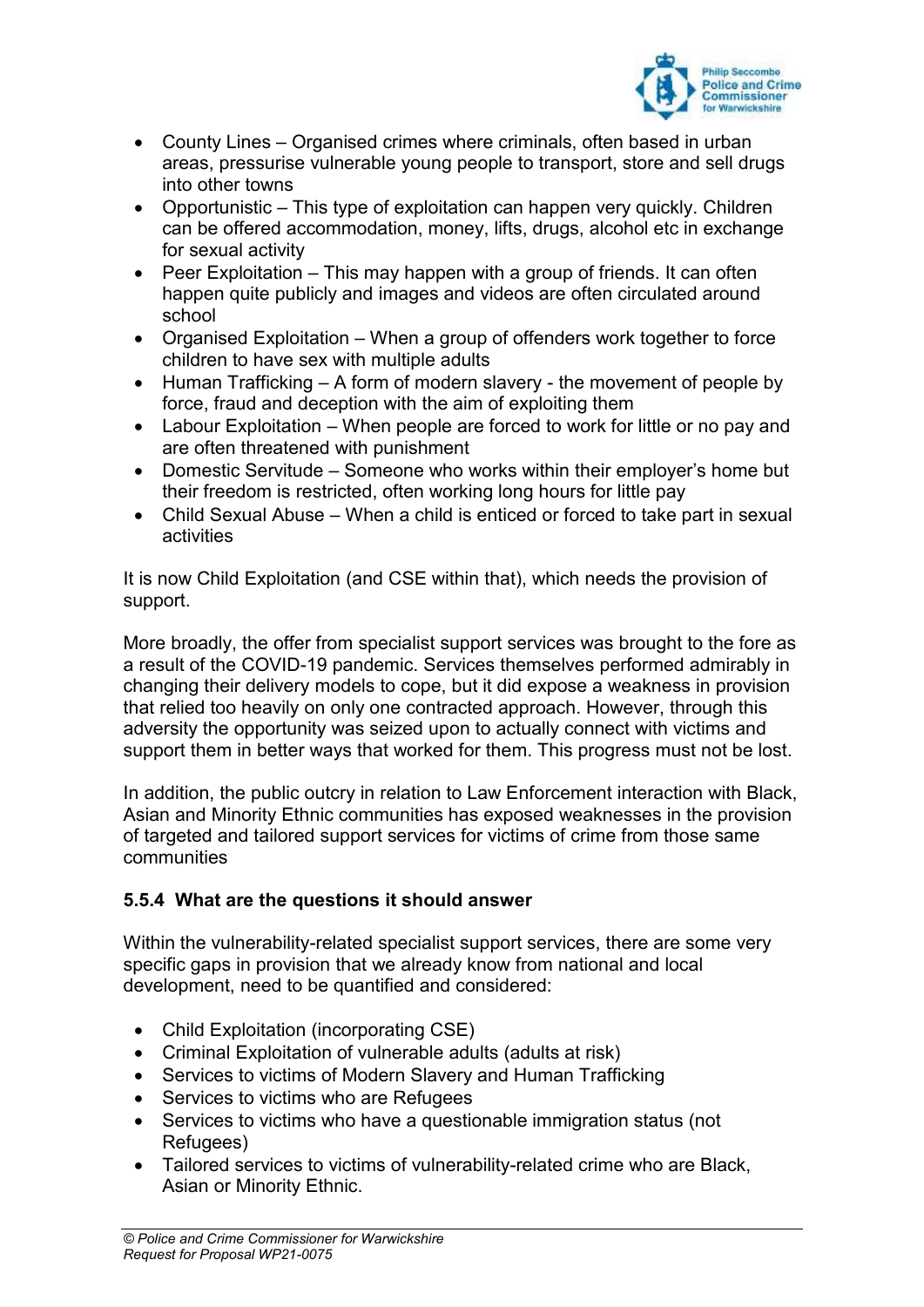

The needs assessment will explore the following questions:

- What is the local need, not just the numbers but the scale of vulnerability and existing response
- Are the right needs being identified (i.e. are clear outcomes for services being articulated)
- Assess the strengths and weaknesses in service provision and areas for development in the provision of specialist services in the context of the changing landscape
- Identify gaps and constraints or barriers in service provision?

# <span id="page-13-0"></span>**5.6 Modern Slavery and Human Trafficking**

Modern Slavery is an egregious crime and encompasses slavery, human trafficking, forced labour and domestic servitude. Traffickers and slave masters use whatever means they have to coerce, deceive and force individuals into a life of abuse, servitude and inhumane treatment.

Victims from the widest variety of backgrounds suffer extreme exploitation and can be severely traumatised. It is crucial that there is an effective and robust system of support to ensure the needs of victims and survivors are met in order to support their long-term recovery and to prevent the risk of further harm and reexploitation. In response to this, the PCC requires the assessment to explore the needs of the victims of modern slavery to inform its intervention and support system in the next commissioning round.

# **5.6.1 Challenges**

- Modern slavery is 'a hidden crime type'
- Survivors of modern day slavery are being abandoned and at risk being retrafficked. Those officially categorized as victims are offered a safe house and support for a minimum period of 'reflection' of 45 days, but there is no obligation to monitor outcomes for people once they leave safe house.

#### **5.6.2 What are the questions it should answer**

- What is the extent of modern day slavery in Warwickshire i.e. (current data trends, national and local intelligence)
- What does support for victims of modern slavery look like locally from when they are initially identified, before they enter the NRM and what are the challenges?
- What does support for victims of modern slavery look like locally when they exit the NRM and what are the challenges?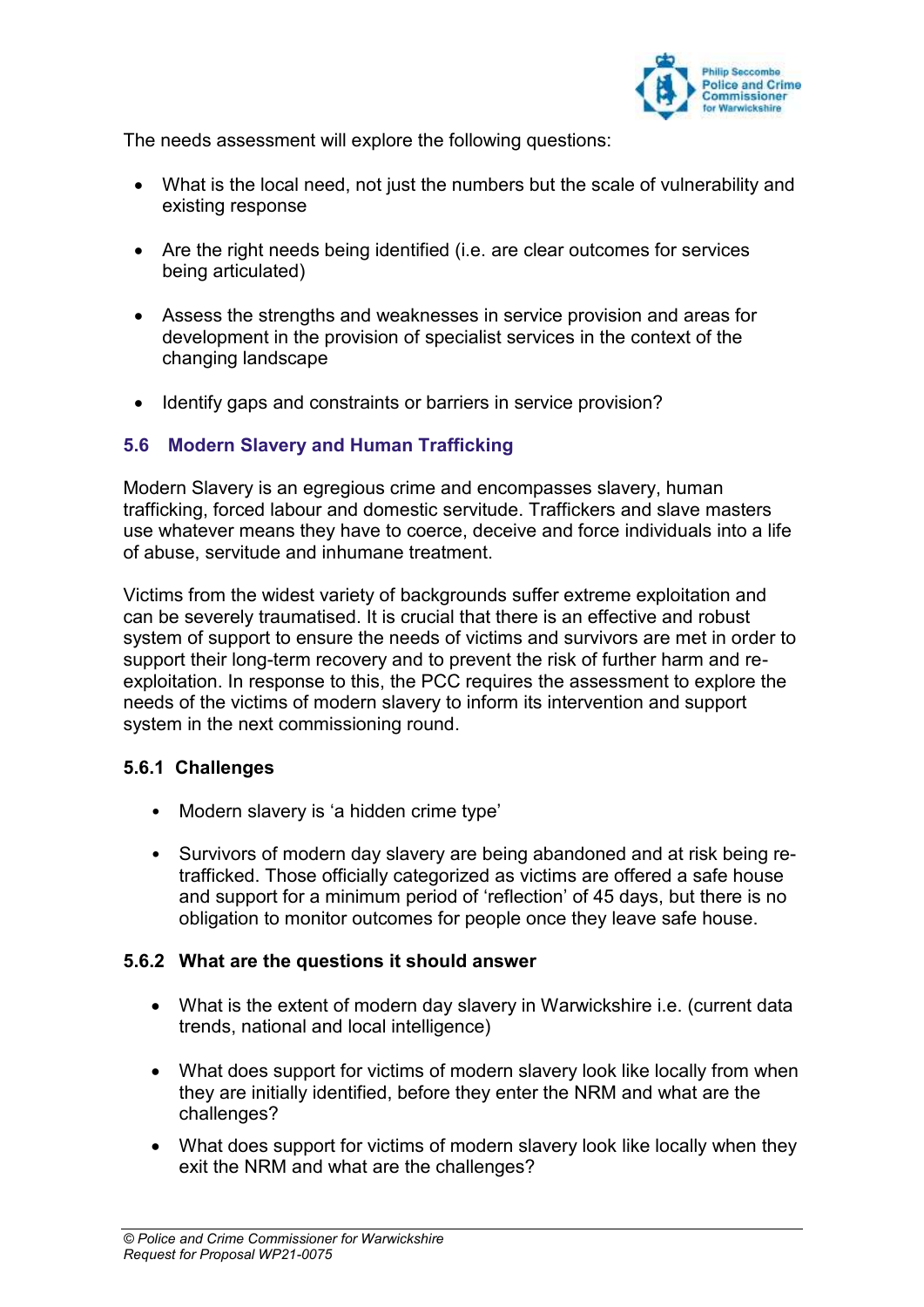

- What does support for victims of modern slavery look like locally when they decline to enter the NRM and what are the challenges?
- How responsive are these services to victims. Are they meeting their needs, if not identify the gaps
- What are barriers to providing services to victims? Barriers to accessing services?

#### <span id="page-14-0"></span>**5.7 Refugees and those who have a questionable immigration status (not Refugees)**

Refugees and those who are not Refugees but otherwise have questionable immigration status, are amongst the most socially and economically vulnerable groups in society. They represent a wide range of different cultures and languages, however they will each have individual experience and wide range of needs and vulnerabilities.

Most arrive in the UK without enough funds to support themselves and, because they are not able to seek paid employment, rely on the state for support. This leaves many refugees and their families including those with questionable immigration status either reliant on support from the state and/or living on low incomes. Many are highly skilled, but because of language issues, lack of UK labour market experience, being accommodated in socio-economically depressed areas and the absence of tailored employment support, they are more likely to be offered low-skilled insecure employment. Research also highlights that refugees including people with questionable immigration status are most vulnerable to exploitation including human trafficking and associated forms abuse and crime.

This needs assessment will aim to provide a clear insight into the needs of refugees who are victims of crime as well as those who have questionable immigration status to inform the PCC's commissioning activity next year and form recommendations for action.

# **5.7.1 Groups included in the assessment (indicative list)**

The selected group are detailed in the table below with a short description. Some people can belong to multiple groups and children can also be part of many of the identified groups

| Groups included in assessment      | <b>Description</b>                                                                                                                                                                                                            |
|------------------------------------|-------------------------------------------------------------------------------------------------------------------------------------------------------------------------------------------------------------------------------|
| <b>Recently Resettled Refugees</b> | A refugee who is identified by the United Nations and<br>who is transferred from the country in which they have<br>sought protection in the UK which has agreed to admit<br>them as refugees with permanent residence status. |
| <b>Newly recognised refugees</b>   | A person seeking asylum who has recently been granted<br>refugee status in the UK.                                                                                                                                            |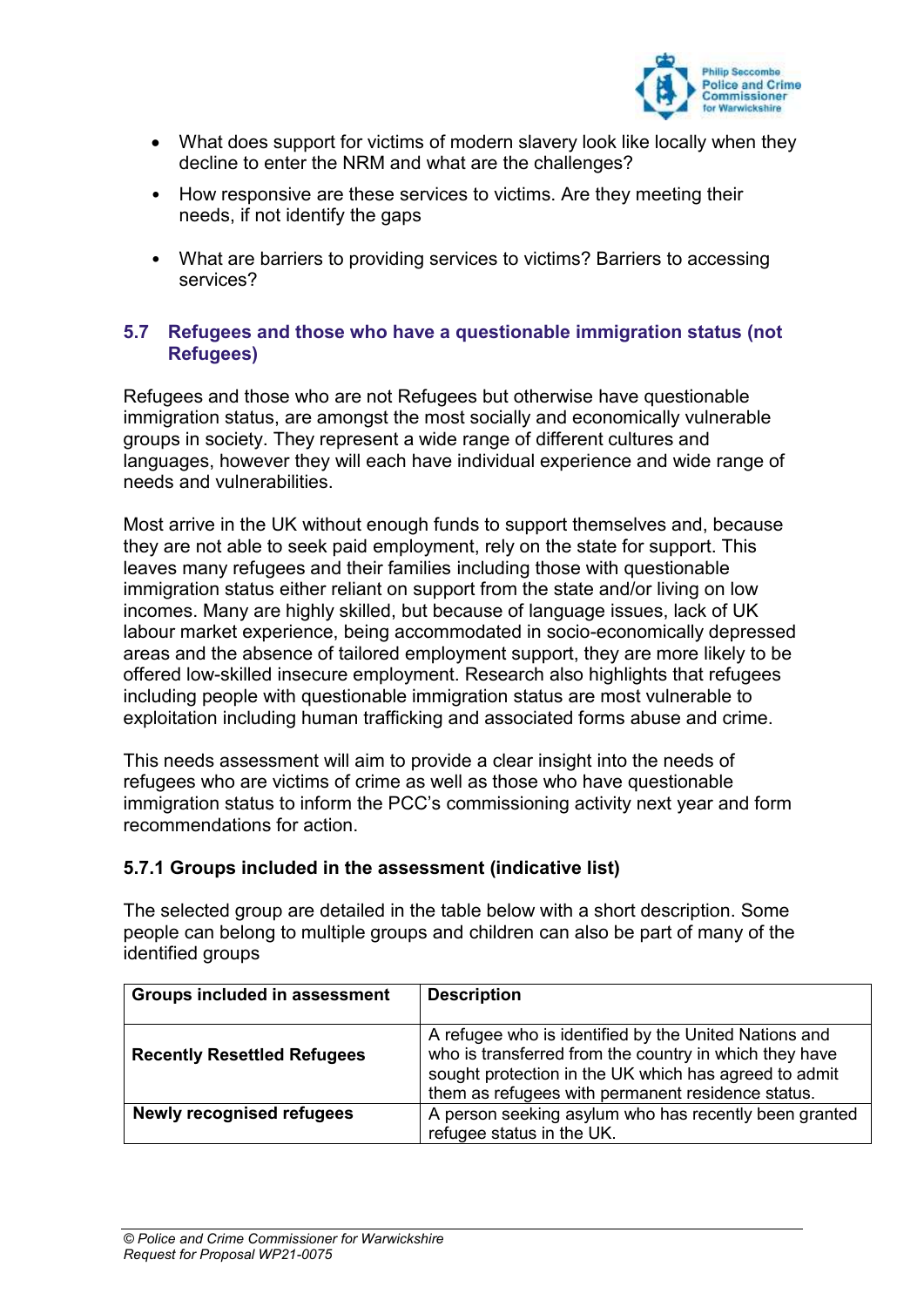

| People seeking asylum                                  | A person who has departed their country of origin and<br>officially applied for asylum in the UK but is awaiting a<br>decision on their request for refugee status.                                                                                                                                                                                                                                                             |  |  |
|--------------------------------------------------------|---------------------------------------------------------------------------------------------------------------------------------------------------------------------------------------------------------------------------------------------------------------------------------------------------------------------------------------------------------------------------------------------------------------------------------|--|--|
| <b>Unaccompanied asylum seeking</b><br>children        | A person under 18 years, or in the absence of proof-of-<br>age documents is believed to be under 18, separated<br>from both parents and without a guardian, nominal by law<br>or custom, who is applying for asylum in their own right.                                                                                                                                                                                         |  |  |
| <b>Refused Asylum Seekers</b>                          | Someone whose claim for asylum or claim under Article<br>3 of the European Convention on Human Rights, has<br>been refused and any subsequent appeals have been<br>unsuccessful.                                                                                                                                                                                                                                                |  |  |
| <b>Undocumented migrants</b>                           | Foreign born nationals who do not have the right to<br>remain in the UK. This includes persons who have<br>entered the country through regular and irregular means,<br>including people who have remained beyond the<br>permitted period. People who have been trafficked;<br>refused asylum-seekers who have remained beyond the<br>permitted period; and children born in the host country to<br>undocumented migrant parents |  |  |
| People recently released from<br>immigration detention | Detained foreign nationals for the purposes of<br>immigration control include:<br>Asylum seekers who have had their claim refused<br>People who have overstayed or breached the<br>terms of their visas<br>Foreign nationals who have completed a prison<br>sentence and are awaiting deportation                                                                                                                               |  |  |

# **5.7.3 What are the questions it should answer**

- Does the provision of services address the needs of refugees and those those who have a questionable immigration status (not Refugees) and identify gaps and constraints
- What services are available and accessed?
- What are the barriers to providing services to victims? Barriers to accessing services?

# <span id="page-15-0"></span>**5.8 Black Asian and Minority Ethnic (BAME) Victims of Crime**

In the February 'Tackling Race Disparity in the Criminal Justice System 2020' update, the Ministry of Justice committed to continue to develop understanding and challenge racial disparity within the Criminal Justice System (CJS). The Lammy Review highlighted the disproportionate experiences and outcomes in the CJS for Black, Asian and Minority Ethnic (BAME) people in the United Kingdom. This guidance forms part of wider work over and beyond the Lammy recommendations, recognising the different experiences BAME people may have being a victim of crime. The guidance observes: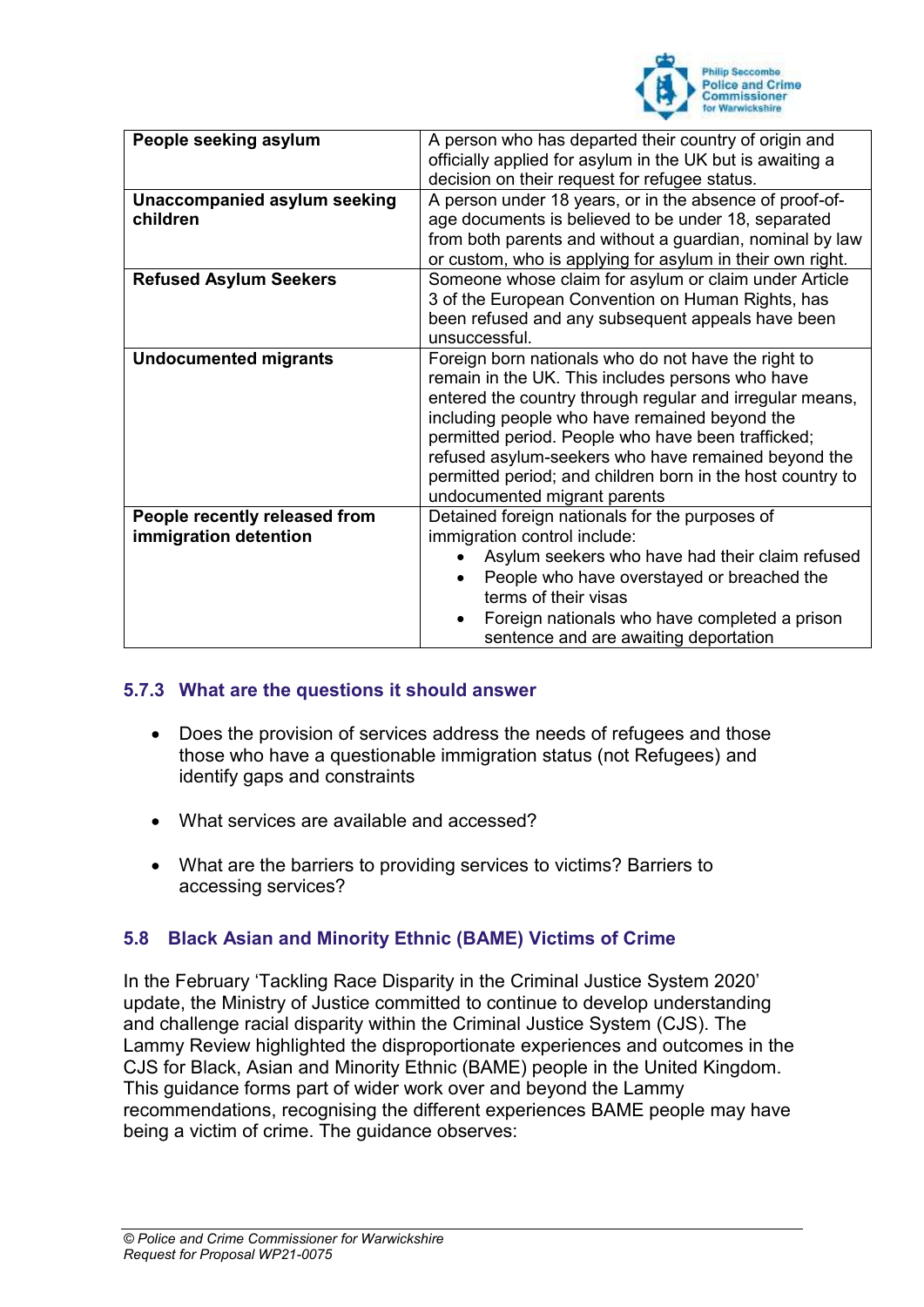

- 1. The risk of victimisation is disproportionately higher for those from a BAME background. BAME victims are also less likely to be aware of victims support services than White victims. BAME victims may have lower levels of trust and confidence in the CJS overall, due to possible adverse experiences, and negative outcomes of previous engagement, which is likely to be reflected in their attitudes to victim services.
- 2. It should also be noted that there are some crime types where BAME groups are under-represented in the data in relation to reporting and accessing support services. This does not necessarily indicate lower prevalence rates amongst BAME groups but is more likely to reflect specific barriers to disclosure and accessing support. This illustrates an important need for the Office of the Police and Crime Commissioner (OPCC) as a commissioning body to understand how different crimes affect BAME groups.
- 3. We recognise that some variation in approach to best supporting BAME victims will be appropriate, for particular types of crime and for different demographics including for children and young people, but consider the three quality commitments set out in this document to be an essential foundation in all areas. The quality commitments will support us in reaching BAME victims who might otherwise not access victim services in Warwickshire. They will also support us to ensure that services are effective, strategically considered and for the benefit of as wide a range of victims as possible.

Following the Lammy Review and the MOJ Guidance it is imperative that PCCs can demonstrate that through procurement and commissioning process they address ethnic disproportionality and improving race equality outcomes at the heart of how they do business. Additionally as part of the MOJ funding conditions, PCCs are required to ensure:

- **Victims receive equitable access to services, no matter who or where they are** – this would ensure that any victims, regardless of who they are or where in the country they live, are able to access the services they need, for example through digital provision, or through ensuring a suitable provision of local services through needs assessments.
- **Adequate services for victims with protected characteristics** this would ensure that minority groups are offered adequate specialist services across the country, and that victims with protected characteristics are considered in needs assessments and local strategies. For example, collecting specific data on the needs of BAME victims in an area and commissioning/funding services to meet those needs

Alongside the general victims needs assessment, the PCC intends to carry out a thorough examination of needs for BAME victims of crime to ensure the next commissioning round meets the MOJ funding requirements.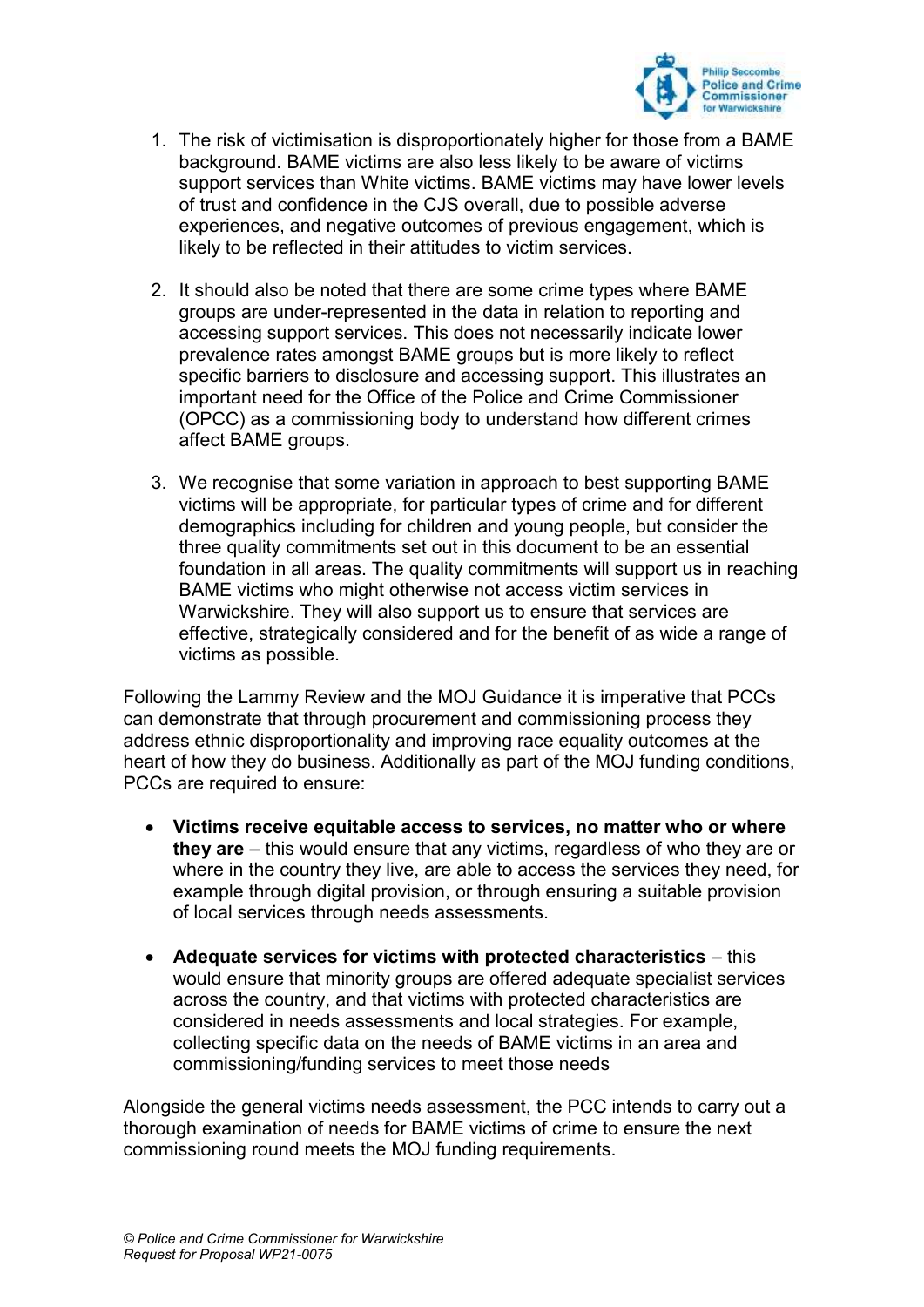

Looking at current services it is evident that understanding racial disparity in the criminal justice system is a cross-cutting issue across all currently commissioned services and grant streams. We also know from contract monitoring of existing provision that some groups, in particular ethnic minorities, are not wellrepresented amongst service users. It is therefore important to establish whether this is an accurate portrayal of the service user cohort in Warwickshire or whether there are access and engagement barriers which the OPCC and commissioned services should work to overcome.

### **5.8.1 What are the questions it should answer**

- Develop an understanding of the composition, extent and needs of BAME victims of crime particularly new and emerging communities in **Warwickshire** 
	- o What types of crime do victims experience and what are the needs of victims
	- o What is the current service provision and gaps in services
- How do victims agencies and providers and the criminal justice respond to minority crime victims?
- What are the challenges and barriers to reporting crime and accessing services?
- What are barriers to providing services to victims?

This will take into account the current services provided by the PCC as well as those provided by local authorities, other statutory partners and the third sector.

# <span id="page-17-0"></span>**5.9 Drugs and Alcohol Services**

Substance misuse has a significant impact on our communities and contribute to a number of key areas including domestic and sexual abuse and various crimes. In 2016, the PCC identified drug and alcohol misuse as "significant contributory factors towards crime and antisocial behaviour" in his Police and Crime Plan and recognised that it was an "area where enforcement activity on its own will not solve the more complex underlying issues". The PCC stated that he aimed to "reduce the harm caused by drugs and alcohol"<sup>1</sup>. To achieve this, the OPCC provided grant funding through its annual grant scheme for a variety of programmes aimed at reducing drug and alcohol misuse. Other statutory organisations in the County delivered interventions for alcohol and drug services, including the County and local councils, and the County's three Clinical Commissioning Groups. While these targeted the wider community rather than

1

<sup>1</sup> Police and Crime Commissioner for Warwickshire, *Warwickshire Police and Crime Plan 2016 – 2021*. Available from: https://www.warwickshire-pcc.gov.uk/police-and-crime-plan/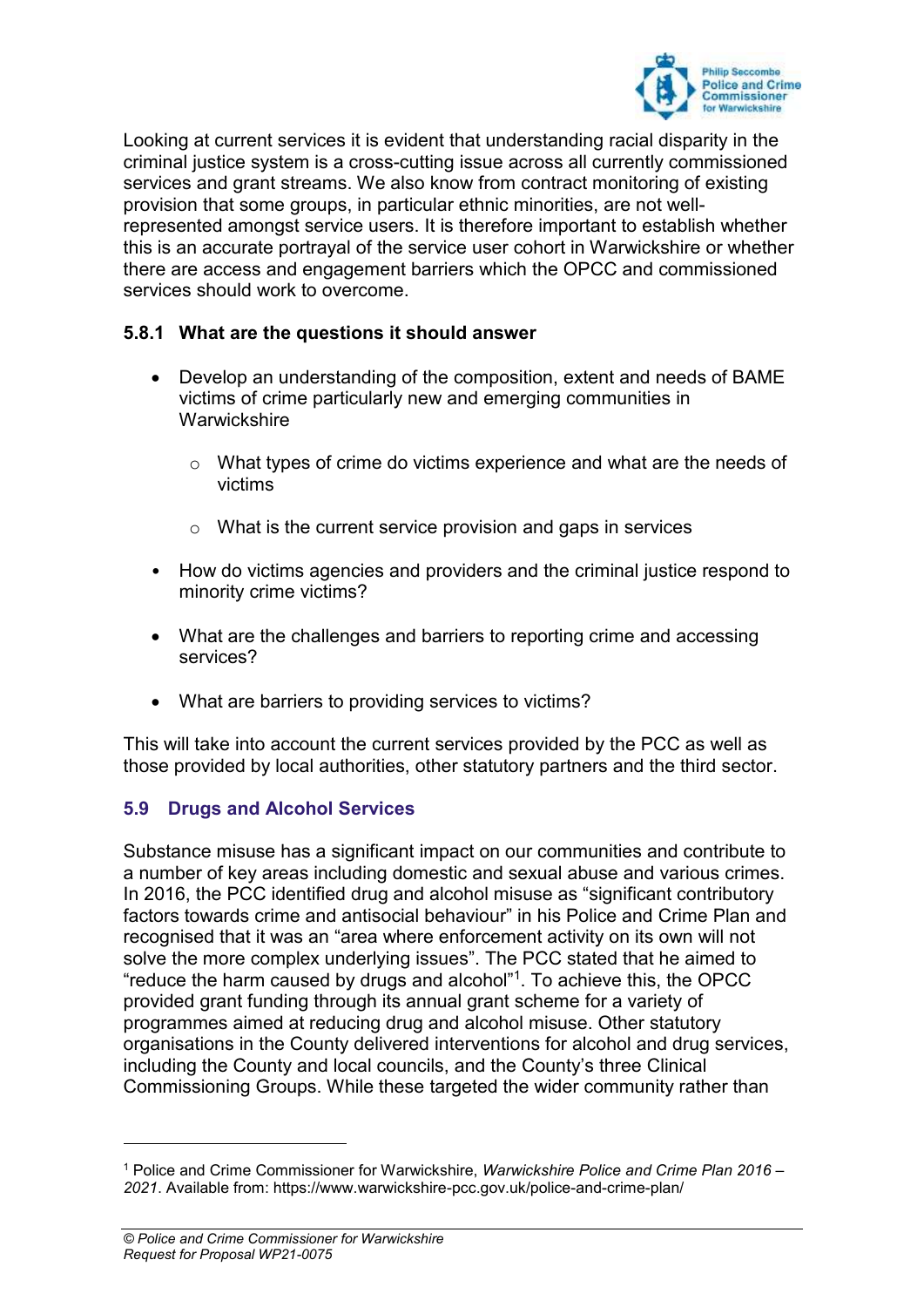

specifically at offenders, their work undoubtably had an impact on the reduction in crime and anti-social behaviour in the county.

In 2017, the PCC begun building a long term commissioning plan in order to provide sustainable service provision and reduce drug and alcohol related crime across the county. Subsequently, a new Drugs and Alcohol Service (Lots 4&5) for adults and children was commissioned in 2019.

Change, Grow Live (CGL) is currently contracted to deliver a service for those over the age of 18 who are in contact with the criminal justice system in Warwickshire while Compass provides a Children and Young People's Drug and Alcohol Service. These two lots are due to end on March 31<sup>st</sup> 2021 with an option to extend for further year. Both services set out to deter substance misuse among those involved in crime or at risk of being in the criminal justice system.

As we are reaching the end of the first commissioned drug and alcohol service contract it is an opportune time to overview alcohol and drug use in Warwickshire, and associated offending. The assessment needs to understand the accessibility of service provision to those who present to the criminal justice system in order to ensure victims receive equitable access to service no matter who or where they are (including victims with protected characteristics and minority groups).

Covid19 and associated lockdowns have also seen a significant increase in alcohol consumption by the general population; this is well documented including in the press. We also know that whilst services adapted to deliver to the best of their capabilities during restrictions, their accessibility and service delivery may have been adversely impacted. Some of these challenges remain. Other support agencies and statutory agencies have also had to operate under extreme difficulties, including youth centres and schools. Additional vulnerability may now be in play compared to pre-pandemic.

Ultimately Covid19 may have changed the drug and alcohol use landscape in Warwickshire and a new assessment is required to ensure that our understanding of need remains accurate.

Some agencies have undergone significant changes and challenges which may subsequently impact the needed service from commissioned contracts. For example the National Probation Service has re-merged with the Community Rehabilitation Service. Similarly the criminal courts are battling significant backlogs and additional demands which impact the criminal justice system experience by vulnerable individuals in different ways from before the pandemic. Any commissioned services need to be appropriately specified to ensure they can operate optimally in this new environment.

#### **5.9.1 What are the questions it should answer**

 To critically evaluate the efficacy and efficiency of existing provision across **Warwickshire**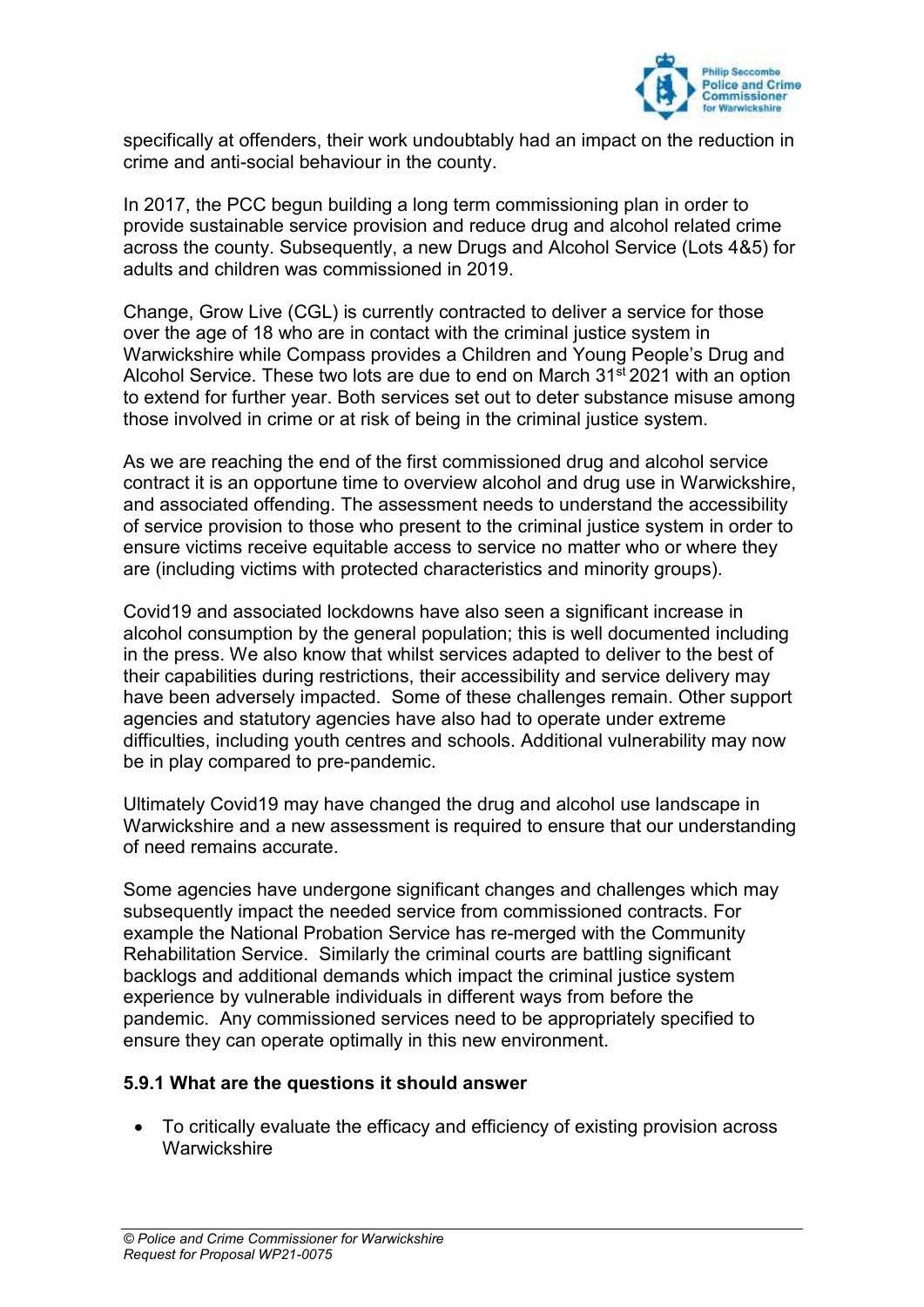

- Have the priority areas changes, e.g. have heroin deaths increased or decreased?
- What are the key touch points for drug/alcohol users with the criminal justice system and does the existing commissioned service engage with these?
- Has there been a change in service provision by other agencies?
- To identify the levels of need and whether these are being met or not. If we commission further drug and alcohol services, what do service users need?
- Do these needs differ depending on vulnerabilities or protected characteristics?
- What are the key access challenges different service users face?
- Identify gaps or barriers in service provision

# <span id="page-19-0"></span>**6 Methodology**

The methodology will include mixed methods approaches (quantitative and qualitative) to analyse dynamic and complex issues involved in the needs assessment. This will be augmented by a desk-top research, review of available data and statistics, capturing service user feedback, and interviews with key policy leads, service providers, local authority, police and relevant service professionals.

# <span id="page-19-1"></span>**7 Deliverables**

The deliverables for this contract are as follows:

- A Comprehensive Needs Assessment Report setting out the findings in full detail (which will include an Executive Summary)to inform commissioning decisions and service specification over the next 3-5 years.
- Identify and assess efficacy and efficiency of existing service responses, in particular whether services are adequately meeting the needs of victims including across cross-cutting themes
- Identify the synergies and interconnections between services to determine if these can be maximised in the next commissioning cycle and adopt a more comprehensive approach in service provision rather than working in silos
- Establish a series of recommendations and suggest key areas for prioritisation to better address victim's needs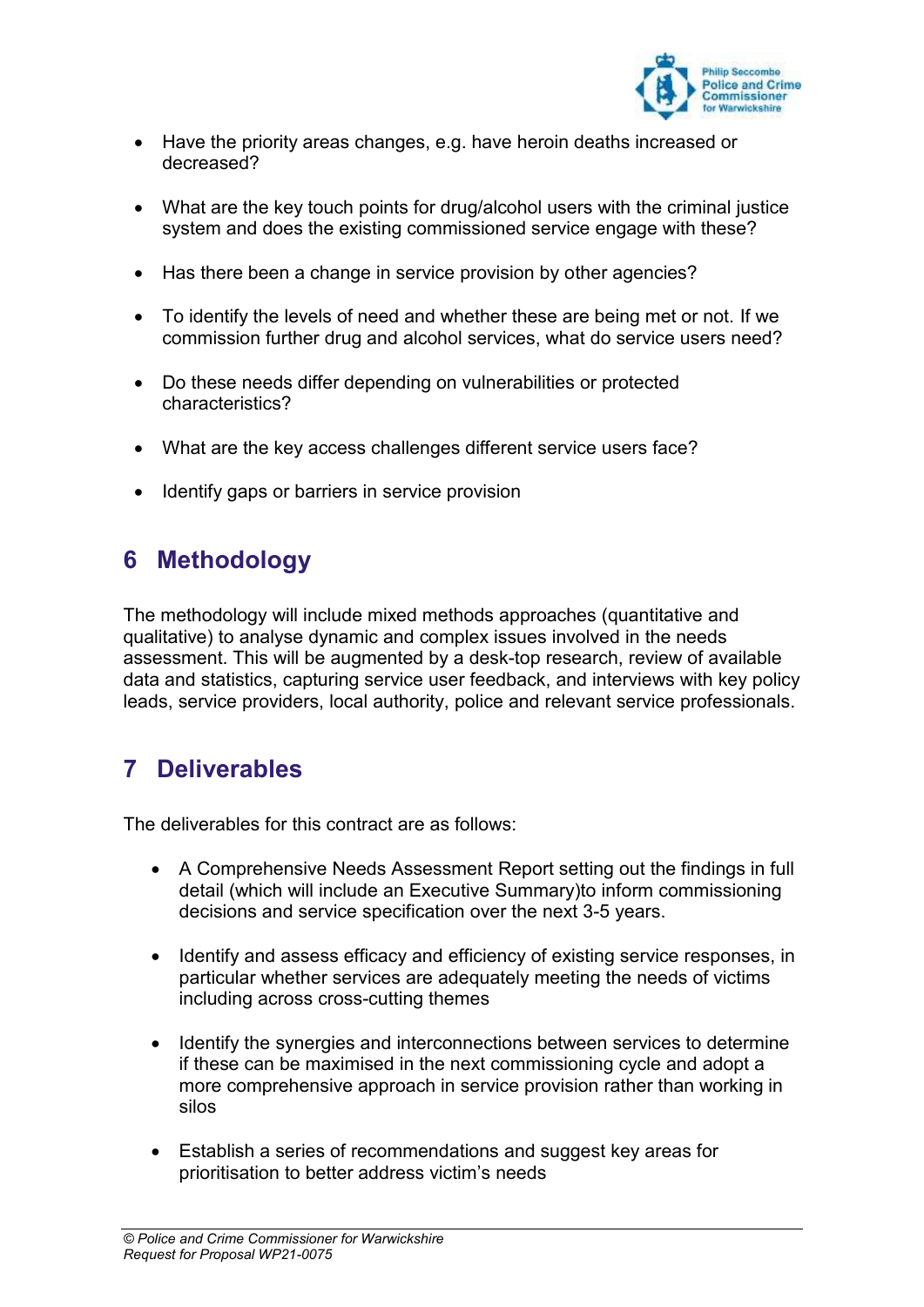

- o Within these recommendations, to consider the quality standards set out in the MoJ guidance to support BAME victims of crime
- Develop and conduct a consultation programme with victims and survivors service users to hear their views and key stakeholders (both formal and informal) on what services are needed in Warwickshire
- Provide a skeleton outline specification and the core components of new services; and
- Present findings and recommendations at the end of the contract. This should outline the rationale for the stated approach, including consideration of cost implications and possible limitations and how these will be addressed.

# <span id="page-20-0"></span>**8 Covid 19**

We expect the project to involve client meetings and stakeholder engagement. All interaction will be conducted in accordance with applicable government guidelines concerning Covid-19. Where face to face interaction is indicated appropriate social distancing shall be observed.

# <span id="page-20-1"></span>**9 Vetting**

The staff working on this contract shall require to be vetted to Non Police Personnel Vetting (NPPV) 2 or above via the National Contractors Vetting Scheme (NCVS) and bear any associated costs. No employee (including agents and/or approved sub-contractors) will be permitted to enter the Warwickshire OPCC or Police premises unescorted or permitted access to Warwickshire OPCC or Police systems or data without the appropriate vetting clearance.

Please note that NCVS is a national scheme (run by Warwickshire Police) and so NCVS vetting is transferable to any police force customer. Link to [Vetting website](https://www.warwickshire.police.uk/police-forces/warwickshire-police/areas/warwickshire-police/about-us/about-us/national-contractors-vetting-scheme/vetting-process/)

The Contractor shall at their own cost comply with the requirements of the Vetting Policy with regard to NPPV as may be varied from time to time.

The Contractor shall arrange for the completion of Warwickshire Police Security Vetting, and subsequent review, forms required to facilitate NPPV enquiries. Following submission of fully completed forms to the Vetting Unit the following timescales will apply in respect of decisions:

- NPPV 2 22 working days
- NPPV 3 37 working days
- NPPV  $3 + SC 50$  working days

The Contractor shall be liable for any costs associated with the contractor vetting scheme. Information identified about the Contractor's employees (including agents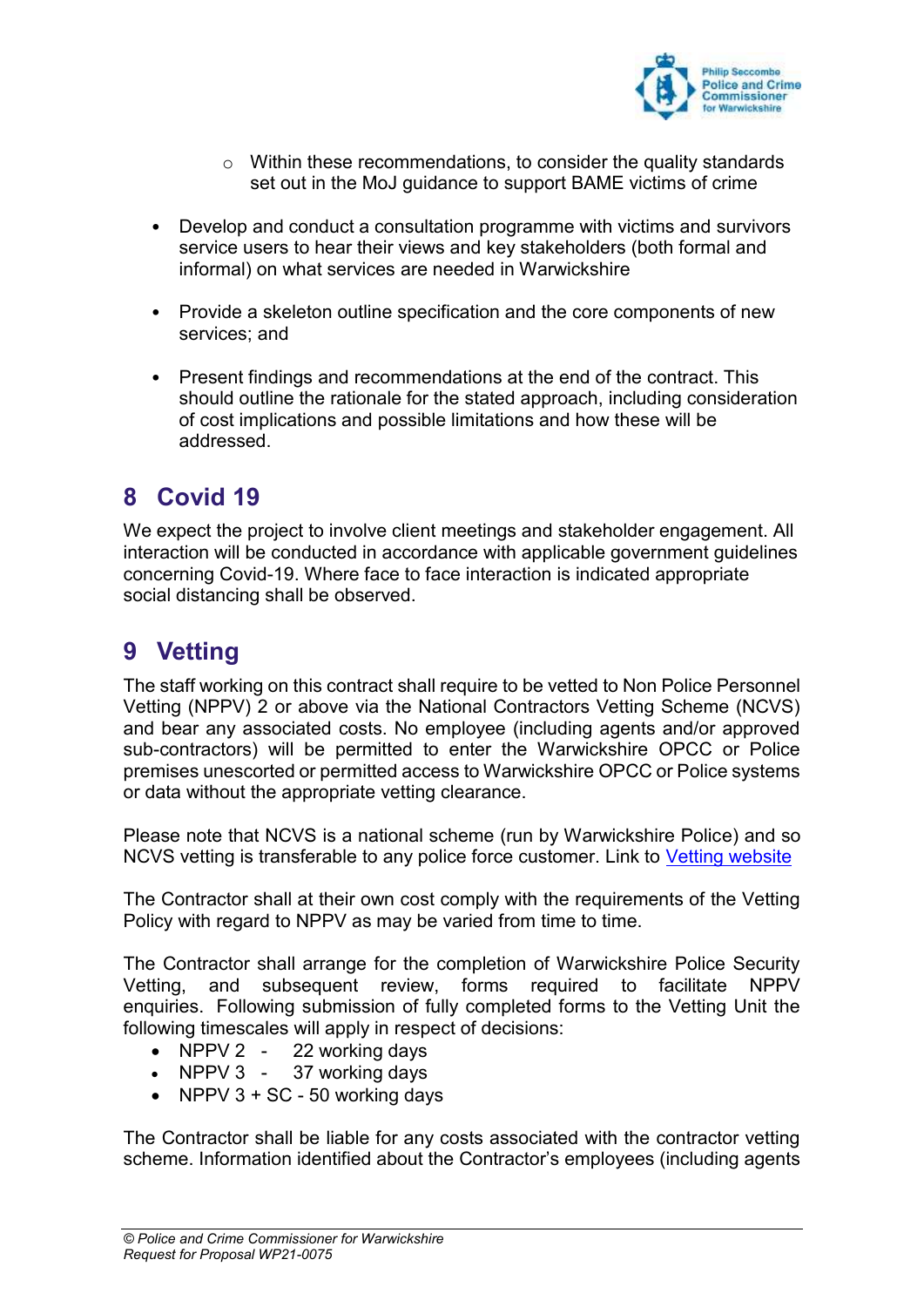

and/or approved subcontractors), and/or their associates, during the vetting process cannot be shared with the Contractor.

Vetting clearances are reviewed periodically but can be reviewed at an earlier stage if information comes to light and/or there is a material change in an individual's personal circumstances.

Such changes include, but are not limited to, spouse/partner, address(es) and/or criminal convictions. Failure to comply may result in vetting clearance being withdrawn.

Warwickshire Police reserve the right to reject any of the Contractor's staff (including agents and/or subcontractors) without giving any reason or explanation. They also reserve the right to remove vetting clearance and/or withdraw permission to remain on their premises from any of the Contractor's staff (including agents and/or subcontractors) at any time during the lifetime of the contract without giving any reason or explanation.

# <span id="page-21-0"></span>**10 RFP Response Requirements**

| <b>No</b>      | Question                                                                                                                                                                 | % Marks |
|----------------|--------------------------------------------------------------------------------------------------------------------------------------------------------------------------|---------|
| $\mathbf 1$    | Please provide a brief overview of your organisation's<br>capabilities as relevant to this RFP.                                                                          | 10      |
| $\overline{2}$ | Please outline two recent case studies with comparable<br>customers which demonstrate the specialist knowledge<br>and capabilities relevant to this RFP. Please include: | 15      |
|                | <b>Customer Name</b><br>Description of project<br>Outcomes<br><b>Benefits</b>                                                                                            |         |
| 3              | Please provide details of the individuals who would be<br>assigned to this project including their relevant experience<br>and skills.                                    | 10      |
| $\overline{4}$ | Based on the requirements as outlined in Section 5 please<br>provide a description of your proposed methodology for the<br>needs analysis, including:                    | 30      |
|                | Project stages<br>$\bullet$<br>Approaches<br>$\bullet$<br>Stakeholder engagement<br>Outputs and timescales                                                               |         |

Please provide written responses to the following questions as part of your response.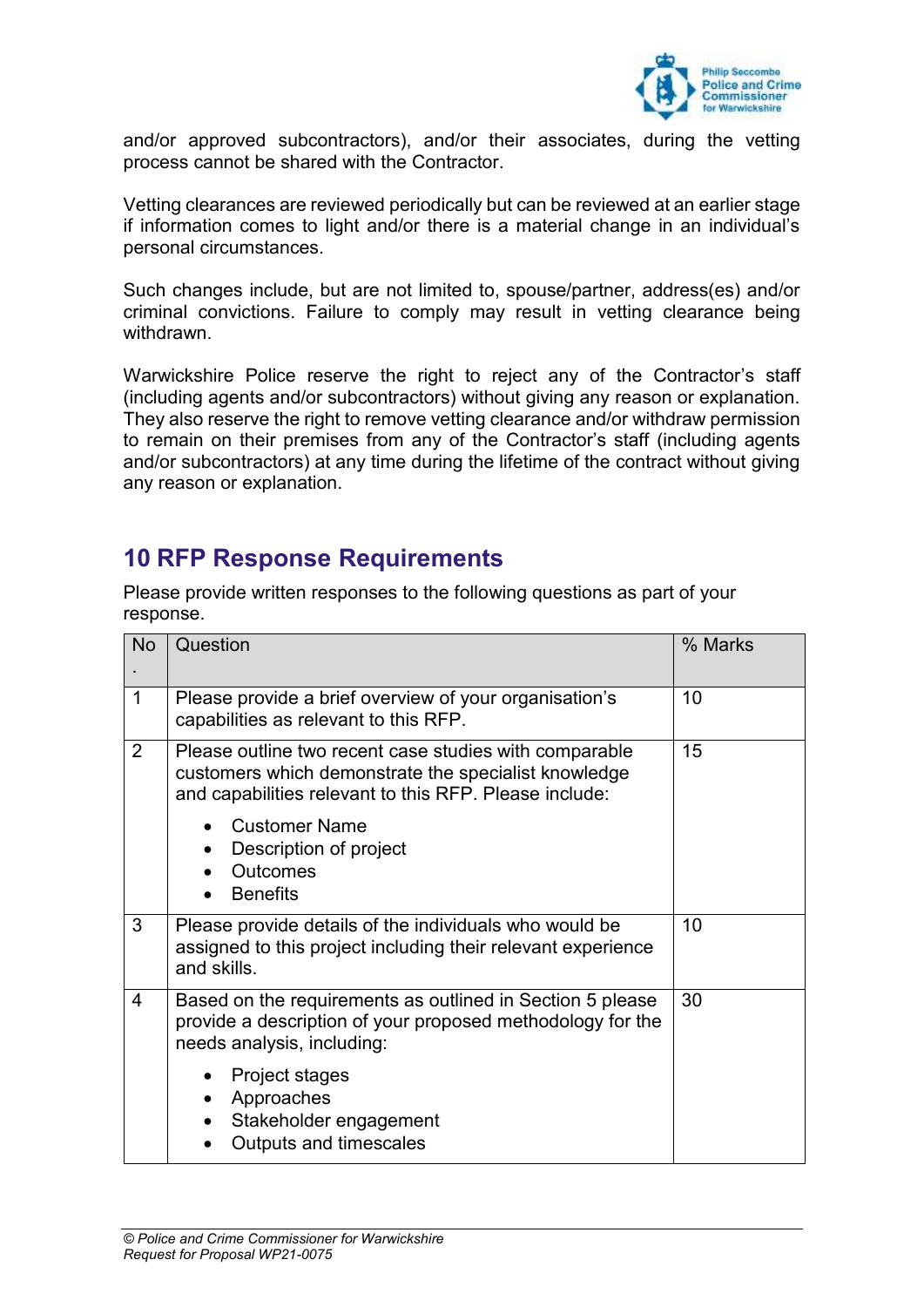

# <span id="page-22-0"></span>**11 Pricing**

The budget for this project is circa £30,000. Whilst the value of the commission is an important factor, the tender evaluation criteria place a greater emphasis on the quality of submission and its demonstration to deliver what is required.

The PCC expects proposals to stay within the overall funding allocation with any overheads built within this amount. Payment will be subject to PCC's standard Terms and Conditions.

An essential requirement is for the provider to be able to mobilise quickly. Providers who do not have the ability to mobilise quickly or where this is not clearly evidenced within their bid will not be considered.

Please complete the attached Excel schedule.

All pricing to be provided exclusive of applicable VAT.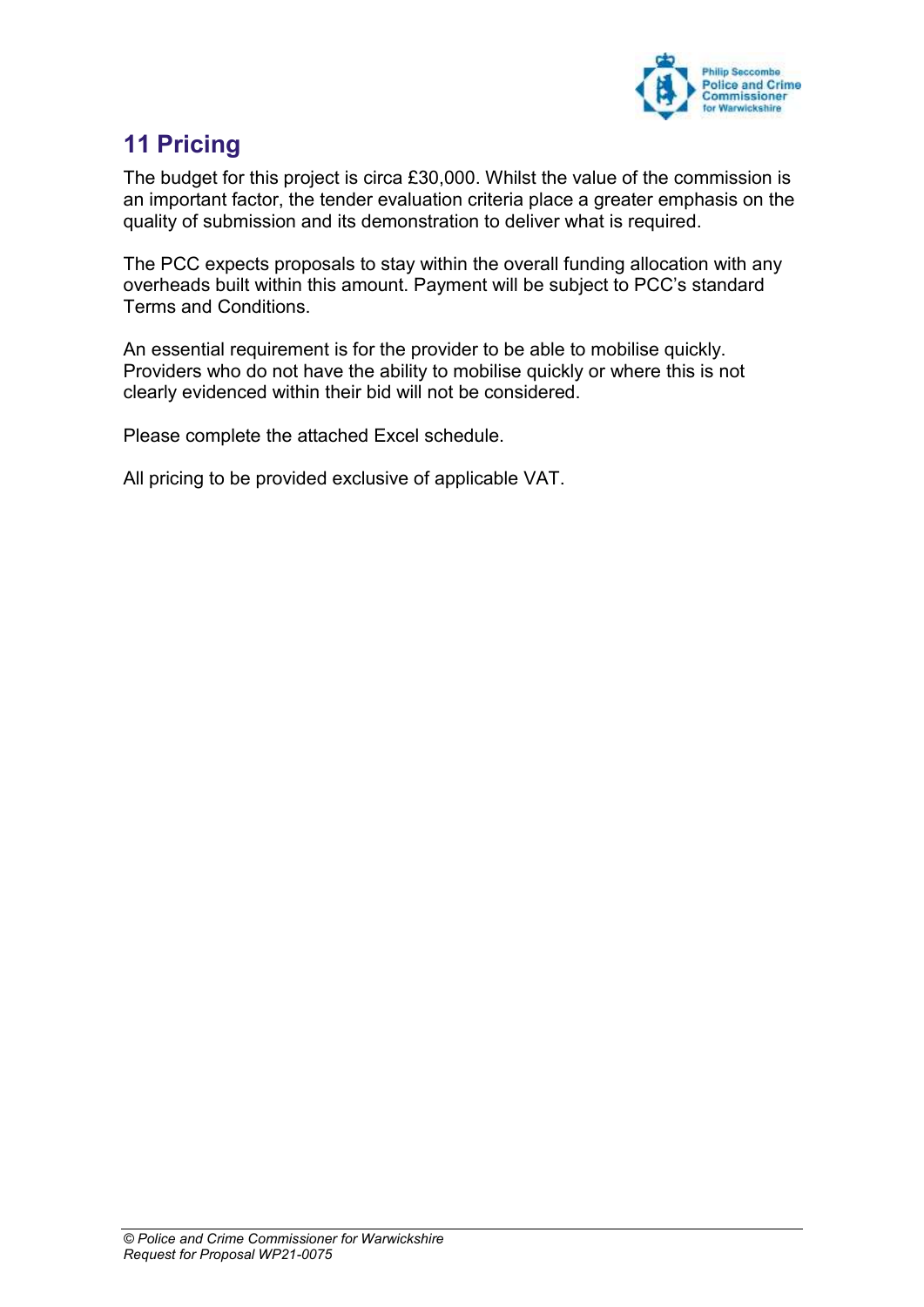

# **Appendix A – Summary of Research Questions**

# <span id="page-23-0"></span>**Overall Objectives**

#### **What are the key questions it should answer?**

# **Types of need**

- Understand the types of crime and the changing patterns of victimisation/vulnerability
- Understand the scale and prevalence of victimisation not just the numbers and typology of victims but disaggregate different categories (for example, gender, age, minority, groups, vulnerability and geographical location) and types of needs and which of these needs require intervention
- Identify the types of services crime victims currently receive and assess the effectiveness and efficiency of such services.

This should take into consideration the definition and categories outlined in Section 4.2.1

Where possible the assessment will identify victim's needs from the perspective of those with the need (victims and survivors) and those with specialist knowledge (service providers).

#### **Current and future needs**

- Outline current and future need to inform the next commissioning cycle and development of service specifications.
	- o Determine whether the right needs are being met
	- $\circ$  Identify new needs related to changing demographics or populations (ethnic minorities victims with disabilities, LGBTQ, **vulnerability-related Specialist Support Services**, drug and alcohol interventions, , etc.) and how commissioned services have or have not adapted to those changes.
	- $\circ$  Assess which demographic groups and types of victim are underserved (e.g. disabled crime victims, older crime victims, minorities and immigrants, LGBTQ victims and younger crime victims)
	- o Identify gaps and constraints in available resources and barriers to accessing service among populations considered to have specific needs
	- o Are there any missed opportunities or areas for improvement and identify areas of increasing or decreasing level of need
- Consider the implications for a comprehensive service (e.g. a holistic approach) to ensure services are responsive to changing need, priority, resources or legislation

# **Commissioning Intentions**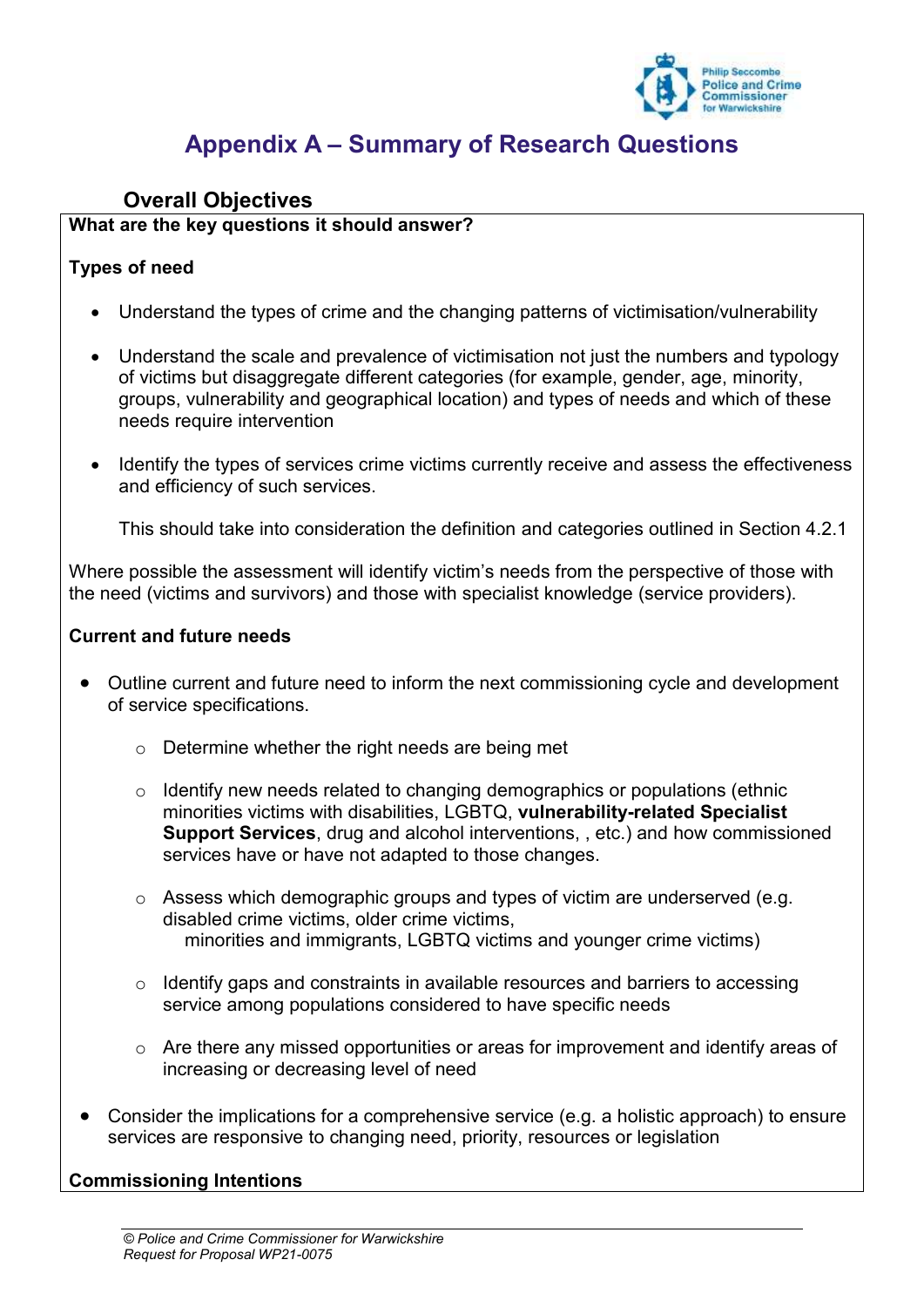

- What the future of commissioning should look like in the next 3-5 years
	- o Outline appropriate commissioning approaches and propose key priorities for consideration as to what services should be purchased service to make best use of available resources and increase the PCC's response to victims and survivors.
	- $\circ$  Identify opportunities for collaboration with statutory partners and other agencies to establish proper linkages and intervention to address needs of victims

# **General Victims Recovery Service**

# **What are the key questions it should answer?**

- Understand the level and type of crimes
	- $\circ$  Identify whether the focus should still be on priority crime groups burglary, violence, hate, cyber, fraud, ASB where a crime is reported or on the evolving landscape and address digital enabled crime e.g. abuse/bullying on social media through to sexting, blackmail (revenge porn) and extortion
	- $\circ$  To what extent is service provision keeping pace with the changing nature of crime and crimes being reported
- Identify who victims are (i.e. is the risk based approach still relevant and should we continue to target vulnerability), what their support needs are and whether current provision is reaching them;
- To evaluate the efficacy and efficiency of the integrated approach with policing via the harm hub and identify strengths/weakness and areas for development are needed
- Why do some victims and survivors not report crimes?
- Explore why some victims do not reach out for support and why a greater proportion of victims decline support and how this compares regionally and nationally

Additionally the assessment needs to understand the issues which are important to victims and survivors and identify what is needed to help victims and survivors to cope and recover from the criminal experience preventing repeat victimisation. This means the process of cope and recovery needs to be fully understood including exploring therapeutic and emotional support in order to ensure service provision is able to meet the needs of victims. More importantly, the voice of the victims and survivors should be at the core of this analysis and subsequent service design and provision.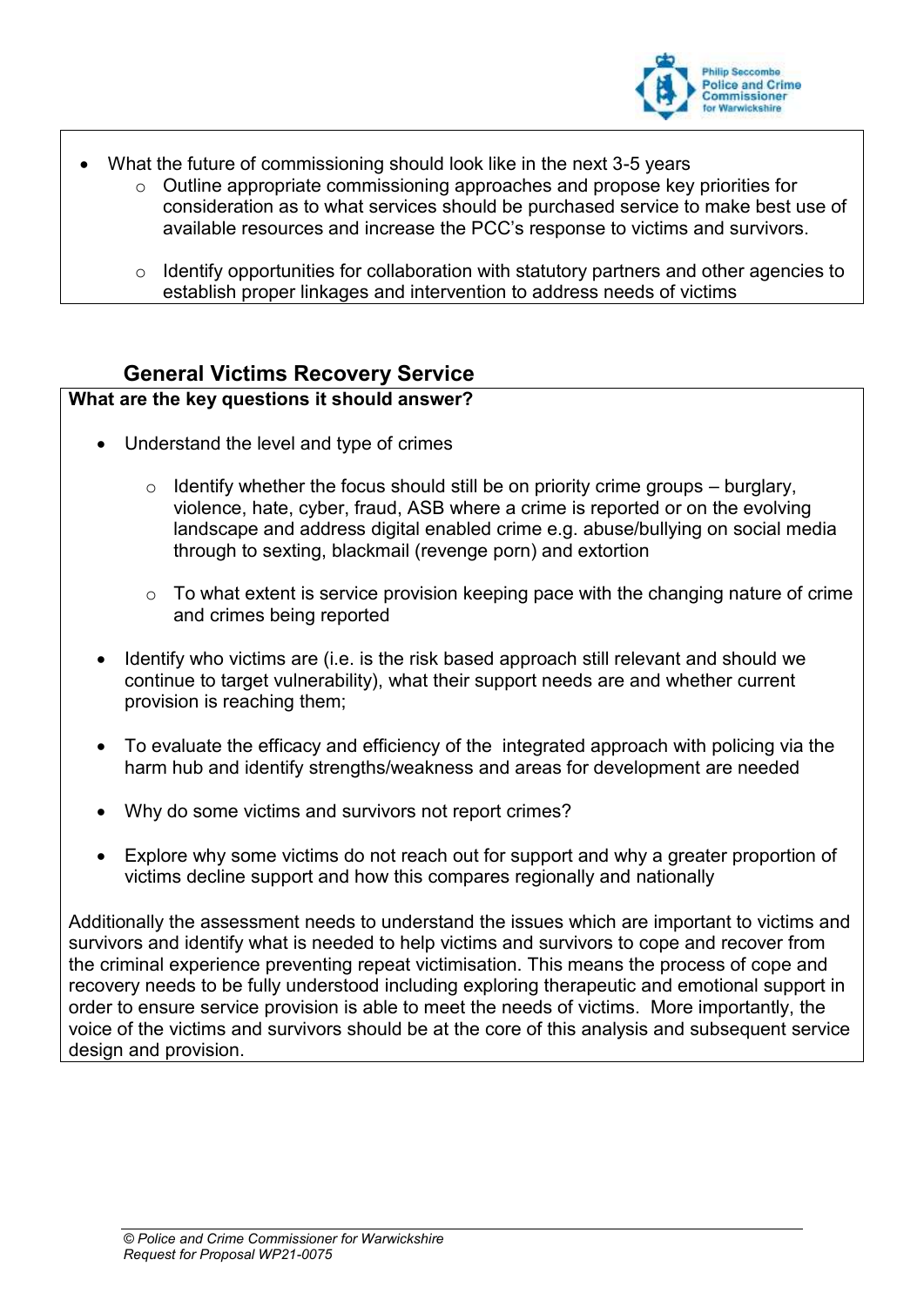

# **Vulnerability-related Specialist Support Services**

# **What are the key questions it should answer?**

Within the vulnerability-related specialist support services, there are some very specific gaps in provision that we already know from national and local development, need to be quantified and considered:

- Child Exploitation (incorporating CSE)
- Criminal Exploitation of vulnerable adults (adults at risk)
- Services to victims of Modern Slavery and Human Trafficking
- Services to victims who are Refugees
- Services to victims who have a questionable immigration status (not Refugees)
- Tailored services to victims of vulnerability-related crime who are Black, Asian or Minority **Ethnic**

The needs assessment will explore the following questions:

- What is the local need, not just the numbers but the scale of vulnerability and existing response
- Are the right needs being identified (i.e. are clear outcomes for services being articulated)
- Assess the strengths and weaknesses in service provision and areas for development in the provision of specialist services in the context of the changing landscape
- Identify gaps or barriers in service provision?

# **Modern Slavery and Human Trafficking**

# **What are the key questions it should answer?**

- What is the extent of modern day slavery in Warwickshire i.e. (current data trends, national and local intelligence)
- What does support for victims of modern slavery look like locally from when they are initially identified, before they enter the NRM and what are the challenges?
- What does support for victims of modern slavery look like locally when they exit the NRM and what are the challenges?
- What does support for victims of modern slavery look like locally when they decline to enter the NRM and what are the challenges?
- How responsive are these services to victims. Are they meeting their needs, if not identify the gaps
- What are barriers to providing services to victims? Barriers to accessing services?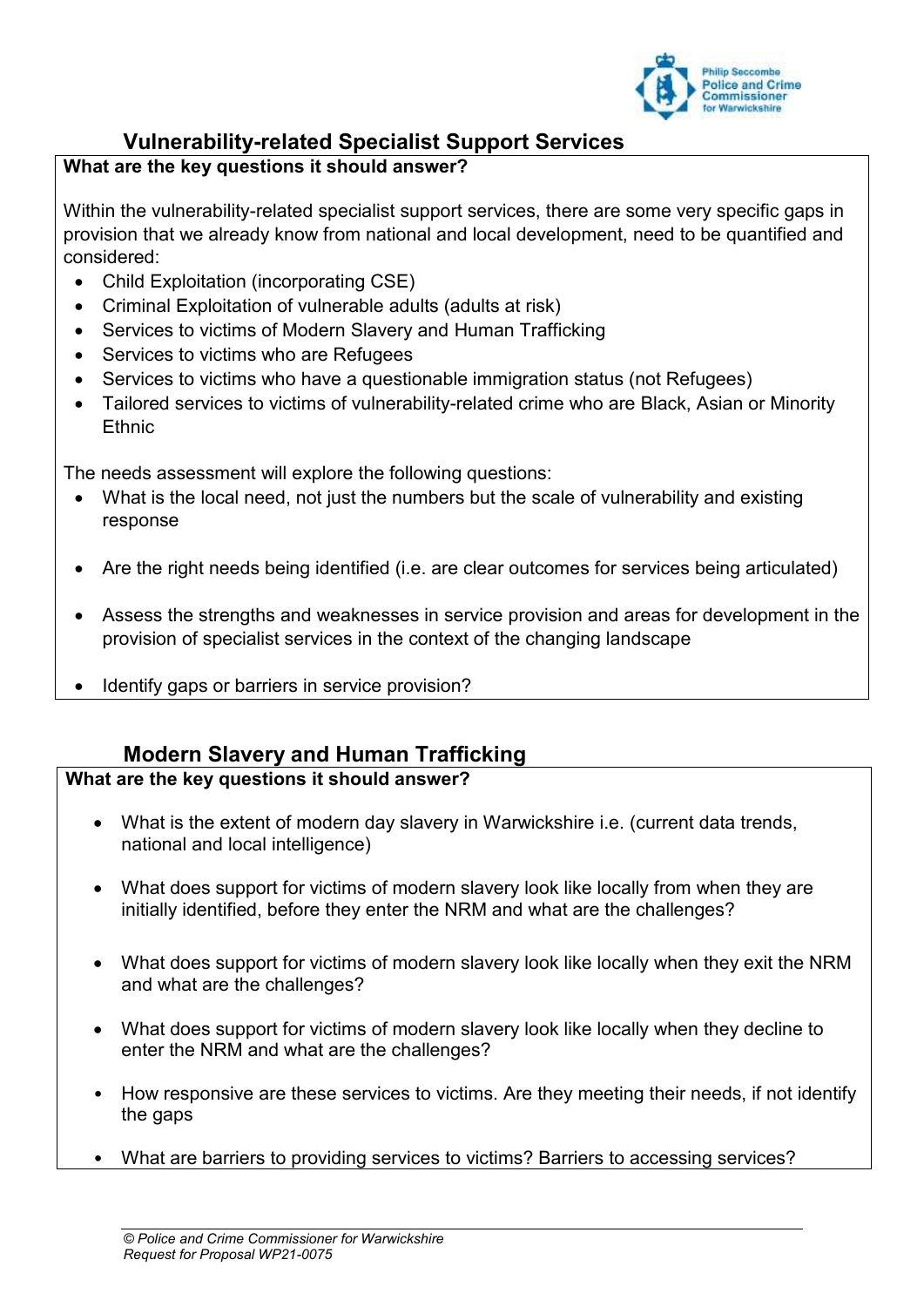

# **Refugees and those who have a questionable immigration status (not Refugees)**

#### **What are the key questions it should answer?**

- Does the provision of services address the needs of refugees and those those who have a questionable immigration status (not Refugees) and identify gaps and constraints
- What services are available and accessed?
- What are the barriers to providing services to victims? Barriers to accessing services?

# **Black, Asian and Minority Ethnic (BAME) Victims of Crime**

#### **What are the key questions it should answer?**

- Develop an understanding of the composition, extent and needs of BAME victims of crime particularly new and emerging communities in Warwickshire
	- $\circ$  What types of crime do victims experience and what are the needs of victims
	- o What is the current service provision and gaps in services
- How do victims agencies and providers and the criminal justice respond to minority crime victims?
- What are the challenges and barriers to reporting crime and accessing services?

What are barriers to providing services to victims?

# **Drugs and Alcohol Services**

#### **What are the key questions it should answer**

- Critically evaluate the efficacy and efficiency of existing provision across Warwickshire
- Have the priority areas changes, e.g. have heroin deaths increased or decreased?
- What are the key touch points for drug/alcohol users with the criminal justice system and does the existing commissioned service engage with these?
- Has there been a change in service provision by other agencies?
- Identify the levels of need and whether these are being met or not. If we commission further drug and alcohol services, what do service users need?